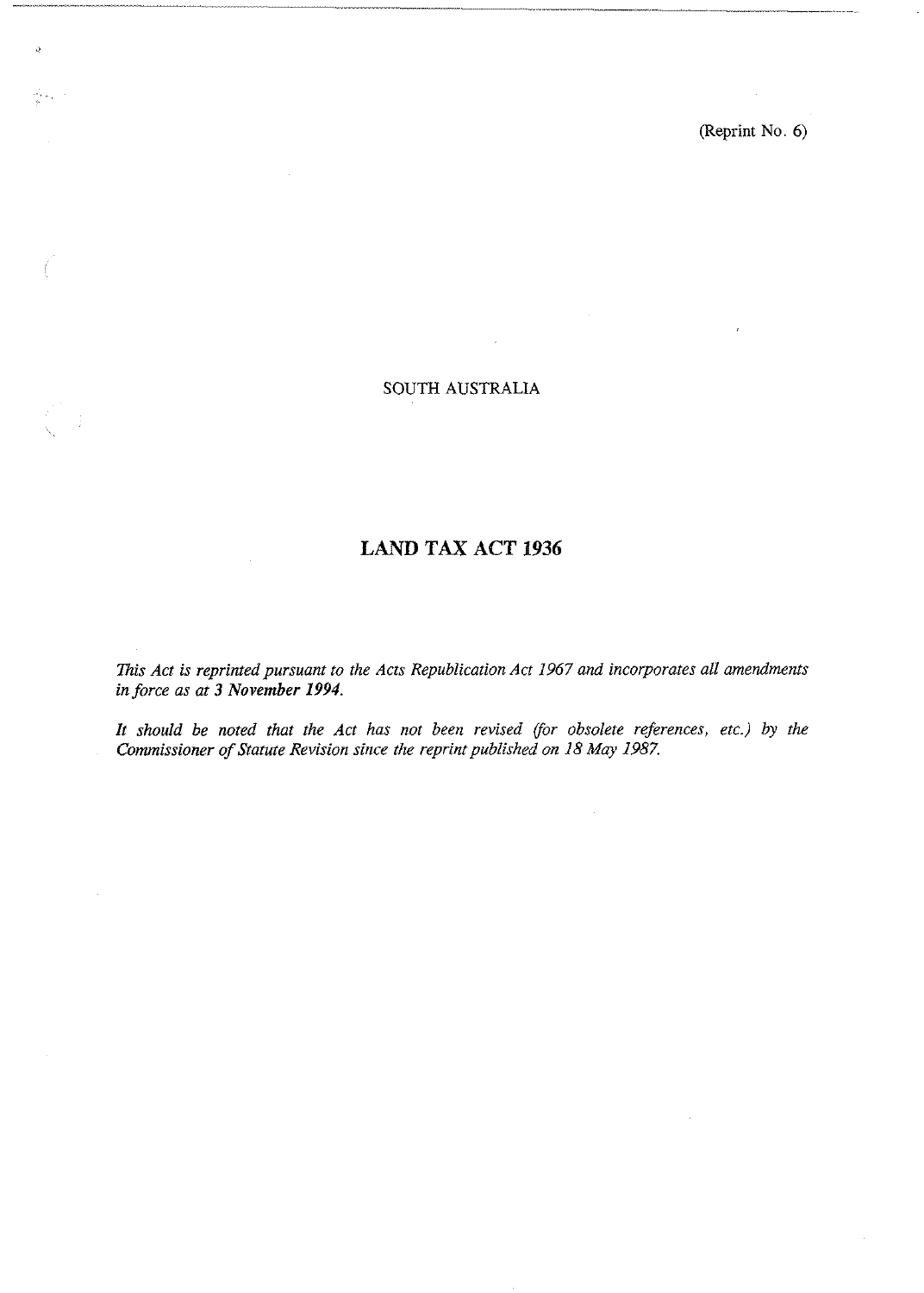#### Land Tax Act 1936

# **SUMMARY OF PROVISIONS**

#### **PART 1 PRELIMINARY**

# 1. Short title<br>4. Interpretat

**Interpretation** 

#### **PART 2 ADMINISTRATION**

- 4A. The Commissioner and staff
- Administration by Commissioner  $5<sub>1</sub>$
- Commissioner may act as a State taxation officer 7.
- 7A. **Secrecy**

#### **PART 3**

#### THE **TAXES ON LAND**

- Exemption from land tax  $10.$
- Exemption of certain residential land from land tax 10A.
- Taxable value of land 11.
- Scale of land tax 12.
- Defined rural areas 12C.
- Defined shack-site areas 12D.
- 13. Minimum tax
- 15. Tax in cases where there are two or more owners
- Cases of multiple ownership and aggregation of value 15A.

#### **PART 4**

# **LIABILITY** AND **DISTRIBUTION OF LIABILITY**

#### *Liabiliry ro Tar*

- Liability to land tax 31.
- Change of ownership 32.
- Taxpayers representative capacity 33.

#### *Distribution of Burden of Taxation*

- Liability for tax to be joint **and** several 34.
- Distribution of burden 35.
- Indemnity to taxpayer in representative capacity 40.
- Contracts, etc., to evade land tax 42.

#### **PART 6**

# **COLLECTION AND RECOVERY OF TAX**

#### **lime** *for* **Payment**

- 56. Time for payment of tax
- Request for detailed statement of tax claim 56A.
- Power of Commissioner to extend time for payment 57.
- 58. **Fines** for unpaid land. tax
- Postponement and remission of tax in cases of hardship 58A.

#### *Recovery of Taxes*

- 59. Recovery of land tax as a debt
- 61. Power to collect tax from persons owing money to taxpayer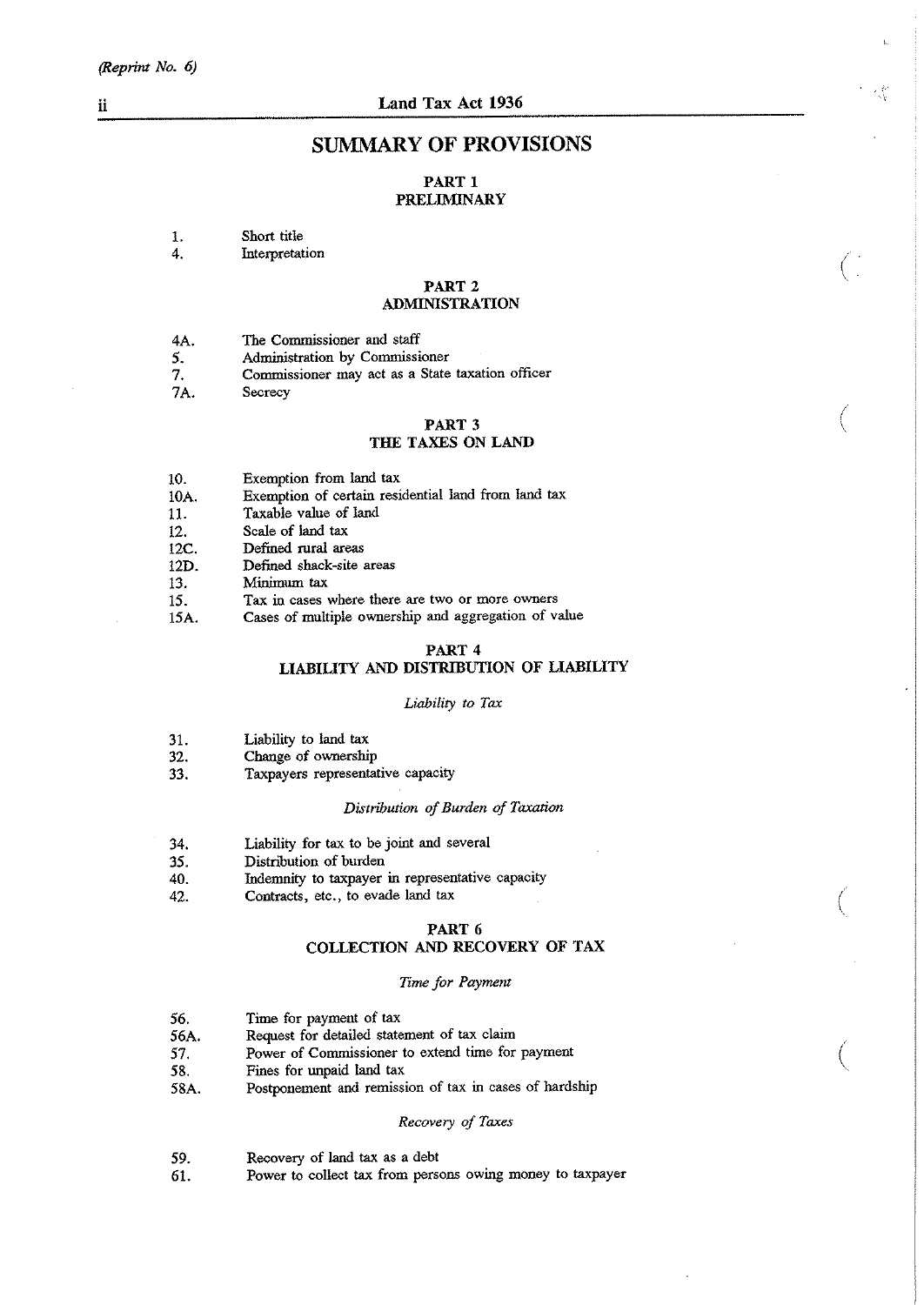- 62. Notice of intention to let or sell<br>65. Transfer of land to the Crown
- 65. Transfer of land to the Crown.<br>66. Land tax to be a first charge of
- 
- 66. Land tax to be a first charge on land<br>66A. Certificates in respect of liability to l 66A. Certificates in respect of liability to land tax<br>67. No statute of limitation to apply
- 67. No statute of limitation to apply<br>68. Alterations to valuations or asse
- Alterations to valuations or assessments of tax

# PART 7

# MISCELLANEOUS

- 68A. Objections
- 68B. Appeal<br>68C. Tax rec
- 68C. Tax recoverable<br>73. Powers of inspec
- 
- 73. Powers of inspection and inquiry<br>74. Commissioner may cause a perso 74. Commissioner may cause a person to be examined before a local court
- 
- 75. Evidence<br>76. Summary 76. Summary procedure<br>77. Prosecution may be
- 77. Prosecution may be commenced within three years<br>80. Regulations
- **Regulations**

#### APPENDIX 1 LEGISLATIVE HISTORY

#### APPENDIX 2 DIVISIONAL PENALTIES AND EXPIATION FEES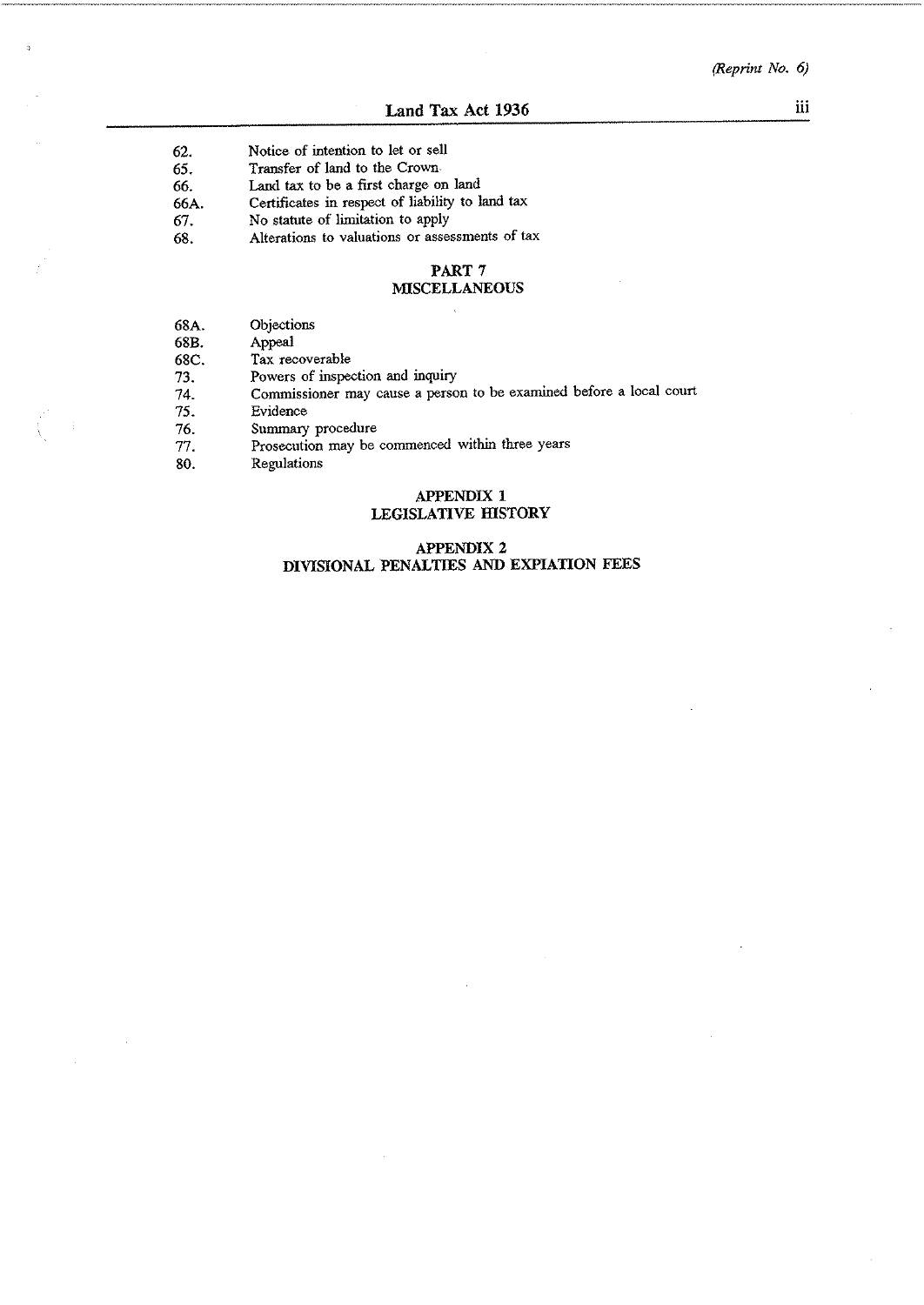$\left(\begin{array}{cc} 0 & 0 \\ 0 & 0 \end{array}\right)$  $\label{eq:2.1} \frac{1}{\sqrt{2}}\int_{\mathbb{R}^3}\frac{1}{\sqrt{2}}\left(\frac{1}{\sqrt{2}}\right)^2\frac{1}{\sqrt{2}}\left(\frac{1}{\sqrt{2}}\right)^2\frac{1}{\sqrt{2}}\left(\frac{1}{\sqrt{2}}\right)^2\frac{1}{\sqrt{2}}\left(\frac{1}{\sqrt{2}}\right)^2\frac{1}{\sqrt{2}}\left(\frac{1}{\sqrt{2}}\right)^2\frac{1}{\sqrt{2}}\frac{1}{\sqrt{2}}\frac{1}{\sqrt{2}}\frac{1}{\sqrt{2}}\frac{1}{\sqrt{2}}\frac{1}{\sqrt{2}}$  $\label{eq:2.1} \frac{1}{\sqrt{2}}\int_{\mathbb{R}^3}\frac{1}{\sqrt{2}}\left(\frac{1}{\sqrt{2}}\right)^2\frac{1}{\sqrt{2}}\left(\frac{1}{\sqrt{2}}\right)^2\frac{1}{\sqrt{2}}\left(\frac{1}{\sqrt{2}}\right)^2\frac{1}{\sqrt{2}}\left(\frac{1}{\sqrt{2}}\right)^2\frac{1}{\sqrt{2}}\left(\frac{1}{\sqrt{2}}\right)^2\frac{1}{\sqrt{2}}\frac{1}{\sqrt{2}}\frac{1}{\sqrt{2}}\frac{1}{\sqrt{2}}\frac{1}{\sqrt{2}}\frac{1}{\sqrt{2}}$  $\begin{pmatrix} 1 & 1 \\ 1 & 1 \end{pmatrix}$ 

 $\label{eq:2.1} \frac{d\mathbf{r}}{dt} = \frac{1}{2} \sum_{i=1}^n \frac{d\mathbf{r}}{dt} \left( \frac{d\mathbf{r}}{dt} \right) \mathbf{r}_i \mathbf{r}_i \mathbf{r}_j \mathbf{r}_j \mathbf{r}_j \mathbf{r}_j \mathbf{r}_j \mathbf{r}_j \mathbf{r}_j \mathbf{r}_j \mathbf{r}_j \mathbf{r}_j \mathbf{r}_j \mathbf{r}_j \mathbf{r}_j \mathbf{r}_j \mathbf{r}_j \mathbf{r}_j \mathbf{r}_j \mathbf{r}_j \mathbf{r}_j \math$ 

 $\label{eq:2.1} \mathcal{L}(\mathcal{L}^{\text{max}}_{\mathcal{L}}(\mathcal{L}^{\text{max}}_{\mathcal{L}})) \leq \mathcal{L}(\mathcal{L}^{\text{max}}_{\mathcal{L}}(\mathcal{L}^{\text{max}}_{\mathcal{L}}))$  $\frac{1}{2} \sum_{i=1}^n \frac{1}{2} \sum_{j=1}^n \frac{1}{2} \sum_{j=1}^n \frac{1}{2} \sum_{j=1}^n \frac{1}{2} \sum_{j=1}^n \frac{1}{2} \sum_{j=1}^n \frac{1}{2} \sum_{j=1}^n \frac{1}{2} \sum_{j=1}^n \frac{1}{2} \sum_{j=1}^n \frac{1}{2} \sum_{j=1}^n \frac{1}{2} \sum_{j=1}^n \frac{1}{2} \sum_{j=1}^n \frac{1}{2} \sum_{j=1}^n \frac{1}{2} \sum_{j=$ 

 $\overline{(\cdot)}$ 

 $\label{eq:2.1} \frac{1}{\sqrt{2}}\int_{0}^{\infty}\frac{1}{\sqrt{2\pi}}\left(\frac{1}{\sqrt{2\pi}}\right)^{2\alpha} \frac{1}{\sqrt{2\pi}}\int_{0}^{\infty}\frac{1}{\sqrt{2\pi}}\left(\frac{1}{\sqrt{2\pi}}\right)^{\alpha} \frac{1}{\sqrt{2\pi}}\frac{1}{\sqrt{2\pi}}\int_{0}^{\infty}\frac{1}{\sqrt{2\pi}}\frac{1}{\sqrt{2\pi}}\frac{1}{\sqrt{2\pi}}\frac{1}{\sqrt{2\pi}}\frac{1}{\sqrt{2\pi}}\frac{1}{\sqrt{2\pi}}$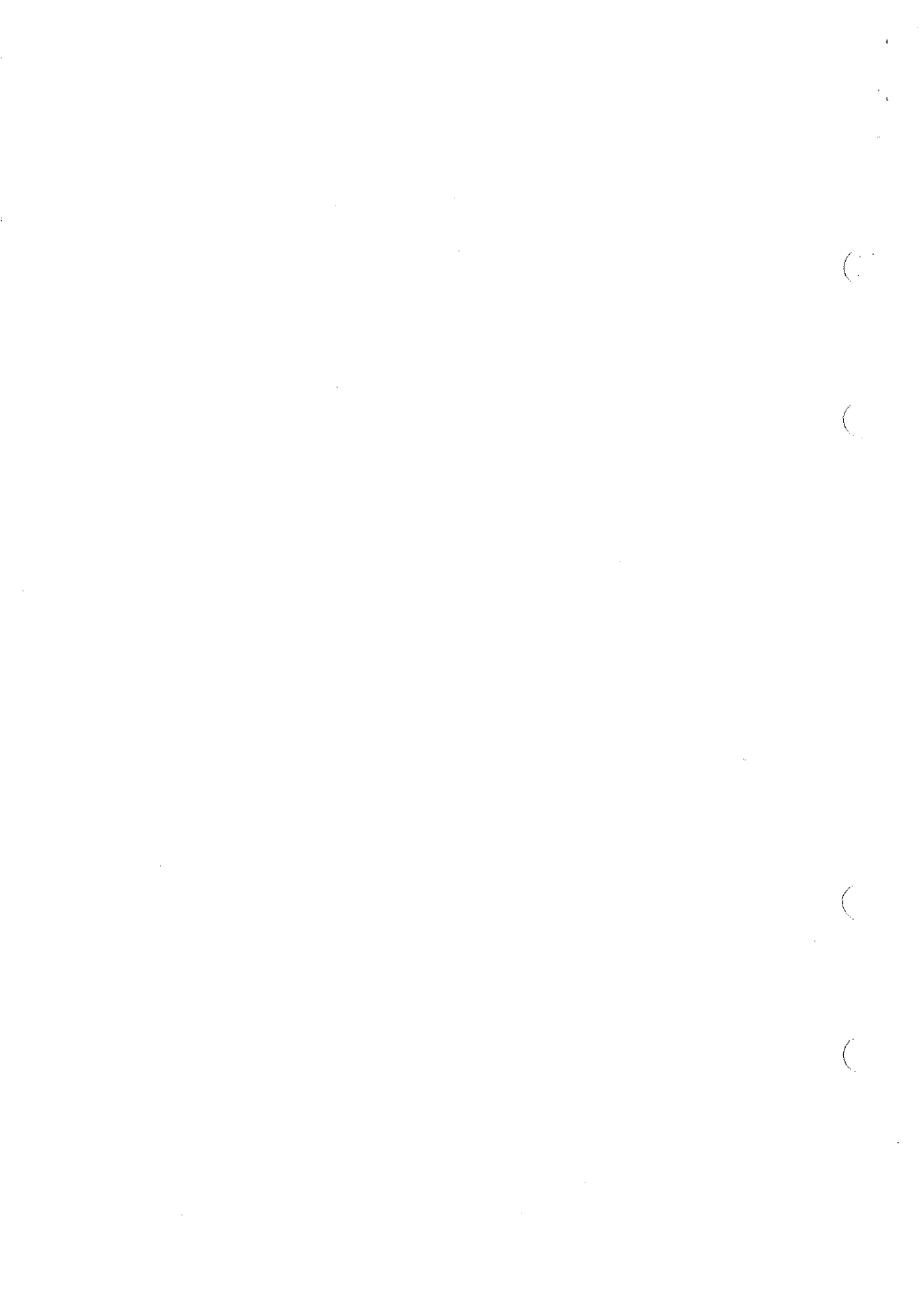# **LAND TAX ACT 1936**

being

Land Tax Act 1936 No. 2318 of 1936 [Assented to 26 November 19361'

as amended by

Land Tax Act Amendment Act 1942 No. 34 of 1942 [Assented to 26 November 1942) Land Tax Act Amendment Act 1948 No. 16 of 1948 [Assented to 23 September 19481 Land Tax Act Amendment Act 1952 No. 47 of 1952 [Assented to 4 December 19521' Land Tax Act Amendment Act 1961 No. 8 of 1961 [Assented to 19 October 1961]<sup>3</sup> Land Tax Act Amendment Act 1965 No. 32 of 1965 [Assented to 2 December I9651 Land Tax Act Amendment Act 1966 No. 39 of 1966 [Assented to 25 August 1966] Land Tax Act Amendment Act 1967 No. 40 of 1967 [Assented to 28 September 196714 Land Tax Act Amendment Act 1969 No. 56 of 1969 [Assented to 4 December 1969]<sup>5</sup> Land Tax Act Amendment Act 1970 No. 49 of 1970 [Assented to 10 December 1970]<sup>6</sup> Land Tax Act Amemlment Act 1971 No. 53 of 1971 [Assented to 23 September 19711 Land Tax Act Amendment Act 1972 No. 78 of 1972 [Assented to 5 October 1972]<sup>7</sup> Statutes Amendment (Valuation of Land) Act 1972 No. 79 of 1972 [Assented to 5 October 1972]<sup>8</sup> Rates **and** Taxes Remission Act 1974 No. 16 of 1974 [Assented to 4 April 1974J9 Land Tax Act Amendment Act 1974 No. 109 of 1974 [Assented to 5 December 19741 Land Tax Act Amendment Act 1975 No. 48 of 1975 [Assented to 10 April 1975]<sup>10</sup> Statutes Amendment (Rates and Taxes Remission) Act 1975 No. 98 of 1975 [Assented to 20 November 1975J1' Land Tax Act Amendment Act 1976 No. 41 of 1976 [Assented to 22 October  $19761^{2}$ ] Land Tax Act Amendment Act 1977 No. 32 of 1977 [Assented to 27 October 19771') Statutes Amendment (Rates and Taxes Remission) Act 1977 No. 55 of 1977 [Assented to 15 December 1977<sup>14</sup> Land Tax Act Amendment Act 1979 No. 61 of 1979 [Assented to 8 November 1979]<sup>15</sup> Statutes Amendment (Valuation of Land) Act 1981 No. 29 of 1981 [Assented to 19 March 1981]<sup>16</sup> Land Tax Act Amendment Act 1982 No. 79 of 1982 [Assented to 9 September 19821" Land Tax Act Amendment Act 1983 No. 80 of 1983 [Assented to 24 November 1983]<sup>18</sup> Valuation of Land Act Amendment Act 1984 No. 88 of 1984 [Assented to 29 November 1984)19 Land Tax Act Amendment Act 1985 No. 79 of 1985 [Assented to 22 August 1985]<sup>20</sup> Land Tax Act Amendment Act 1986 No. 62 of 1986 [Assented to 6 November 1986]<sup>21</sup> Rates and Land Tax Remission Act 1986 No. 78 of 1986 [Assented to 4 December 1986]<sup>22</sup> Statutes Amendment (Taxation) Act 1987 No. 2 of I987 [Assented to **5** March 19871 Land Tax Act Amendment Act 1987 No. 72 of 1987 [Assented to 5 November 1987]<sup>23</sup> Land Tax Act Amendment Act 1988 No. 63 of 1988 [Assented to 27 October 1988]<sup>24</sup> Land Tax Act Amendment Act 1989 No. 48 of 1989 [Assented to 31 August 1989]<sup>25</sup> Land Tax Act Amendment Act 1990 No. 44 of 1990 [Assented to 25 October 1990]<sup>26</sup> Land Tax (Miscellaneous) Amendment Act 1991 No. 46 of 1991 [Assented to 21 November 1991]<sup>27</sup> Land Tax (Rates) Amendment Act 1992 No. 50 of 1992 [Assented to 29 October 1992]<sup>28</sup> Statutes Amendment (Expiation of Offences) Act 1992 No. 71 of 1992 [Assented to 19 November 1992]<sup>29</sup> Land Tax (Rates) Amendment Act 1993 No. 77 of 1993 [Assented to 27 October 1993]<sup>30</sup> Land Tax (Scale Adjustment) Amendment Act 1994 No. 63 of 1994 [Assented to 3 November 199413'

*NOTE:* 

- *Asterisks indicate repeal or deletion of text.* 

For the legislative history of the Act see Appendix 1. Entries appearing in the *Appendix in bold type indicate the amendments incorporated since the last reprint.*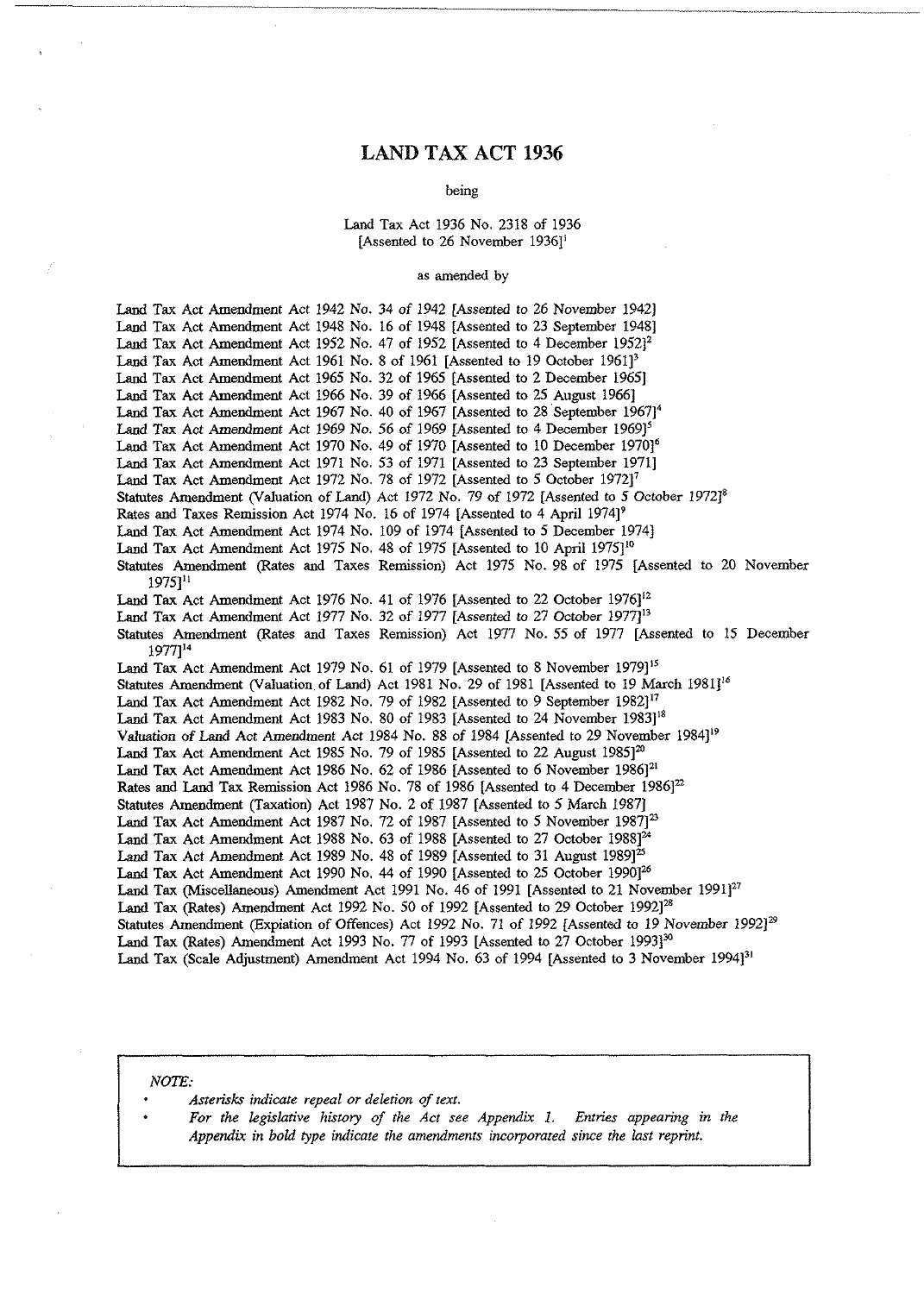$\mathbf{1}$  $\mathbf 2$  $\overline{\mathbf{3}}$  $\boldsymbol{\Delta}$ 

ś 6 7  $\ddot{\textbf{a}}$  $\dot{9}$ 10  $\mathbf{11}$  $\overline{12}$  $\overline{13}$  $\overline{14}$  $15$ 16  $17$ 

Came into operation 7 January 1937: *Gaz.* 7 January 1937, p. 1. For operation **and** application **see** Act No. 47 of 1952, *s.* 18. For operation and application **see** Act No. 8 of 1961, *s.* 13. Came into operation 22 February 1968, being the day on which the Real Property Act Amendment (Strata Titles) Act 1967 came into operation: *Gaz.* 22 Febniary 1968, p. 515. Came into operation 21 May 1970: *Gaz.* 21 May 1970, p. 1842. Came into operation 30 June 1971: *Gaz.* 10 June 1971, p. 2830. Came into operation at midnight on 30 June 1972: *s.* 2. Came into operation 1 June 1972: s. 2. Came into operation 1 July 1973: *s.* 2. Came into operation 2 June 1975: **Gaz.** 22 May 1975, p. 1987. Came into operation 1 July 1975: *s.* 2. Came into operation 30 June 1976: *s.* 2. Came into operation 30 June 1977: s. 2. Came into operation 1 July 1978: s. 2. Came into operation 30 June 1979: s. 2 Came into operation 30 June 1981: *Gaz.* 4 June 1981, p. 1640. Came into operation (except *s.* IS) 30 June 1982: **s.** 2; s. 15 came into operation 8 December 1983: *Gaz.* 

- 8 December 1983, p. 1616.
- 18 Came into operation 30 June 1983: *s.* 2.
- $19$ Came into operation 11 July 1985: *Gaz.* 4 July 1985, p. 6.

**2 Land Tax Act 1936** 

- $\boldsymbol{\mathcal{D}}$ Came into operation at midnight on 30 June 1985: *s.* 2.
- $21$ Came into operation (except *s.* 7 and the schedule) at midnight on 30 June 1986: *s.* 2(1); remainder of Act came into operation 18 May 1987: *Gaz.* 23 April 1987, p. 1072.
- $\boldsymbol{\mathcal{Z}}$ Came into operation 1 April 1987: *Gaz.* 26 March 1987, p. 702.
- $\mathfrak{B}$ Came into operation at midnight on 30 June 1987: s. 2.
- 24 Came into operation at midnight on 30 June 1988: *s.* 2.
- Came into operation at midnight on 30 June 1989: *s.* 2. 25
- $\overline{26}$ Came into operation at midnight on 30 June 1990: *s.* 2.
- $\overline{27}$ Came into operation at midnight on 30 June 1991: *s.* 2.
- Came into operation at midnight on 30 June 1992: s. *2.*   $\infty$
- $\overline{29}$ Came into operation 1 March 1993: *Gaz.* 18 February 1993, p. 600.
- $30$ Came into operation at midnight on 30 June 1993: *s.* 2.
- 31 Came into operation at midnight on 30 June 1994: s. 2.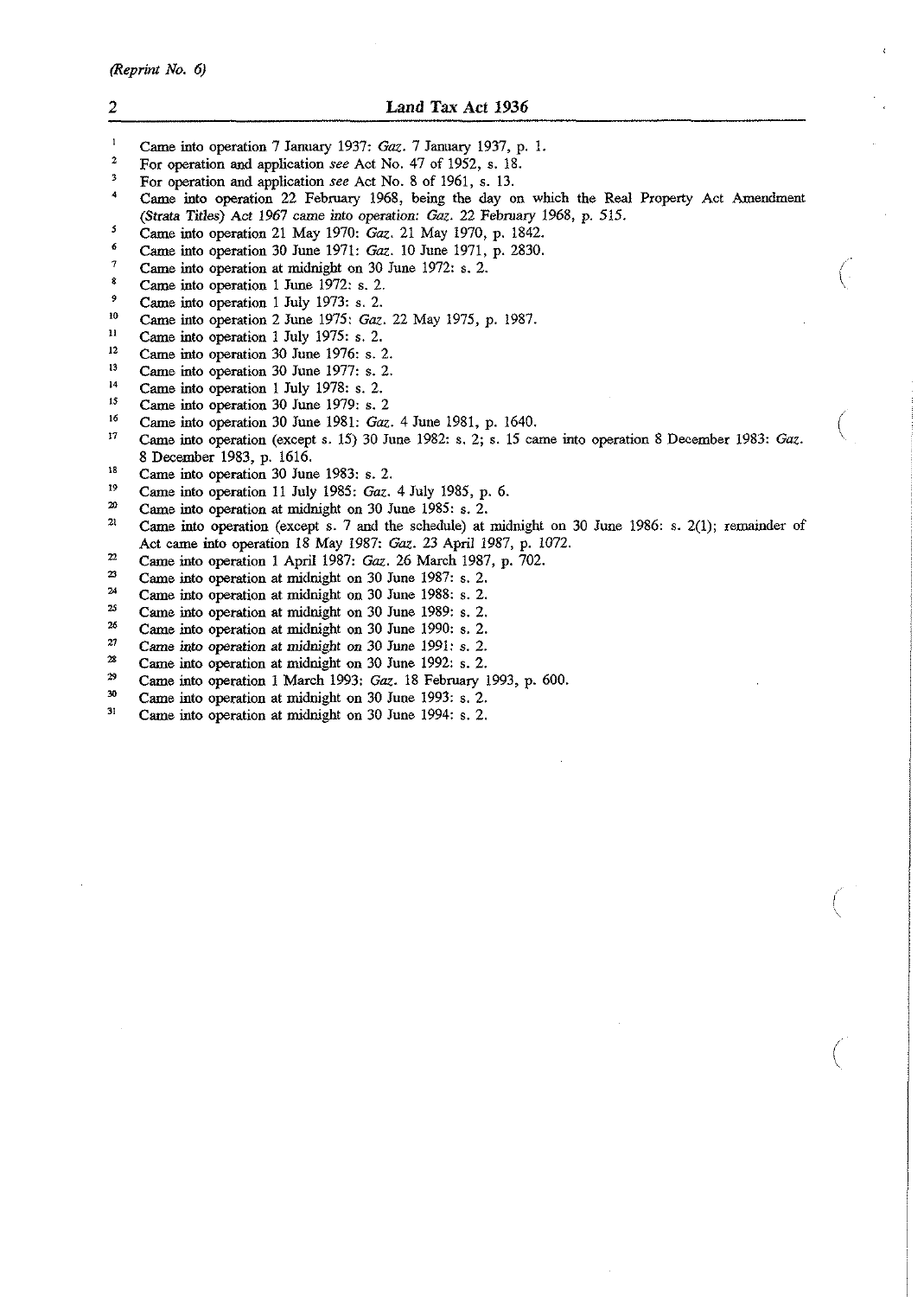Land Tax Act 1936 3

**An** Act to consolidate the enactments relating to the imposition, assessment, and collection of taxes upon land.

The Parliament of South Australia enacts as follows:

#### PART<sub>1</sub> **PRELIMINARY**

Short title

1. This Act may be cited as the *Land* Taw *Act 1936.* 

\* \* \* \* \* \* \* \* \* \*

#### **Interpretation**

4. (1) In this Act, unless the contrary intention appears—

\* \* \* \* \* \* \* \* \* \* \* \* \* \* \* \* \* \* \* \* \* \* \* \* \* \* \*

"aggregation principle" means the principle under which the taxable value of all land owned by the same taxpayer is aggregated for the calculation of land  $tax$ ;<sup>1</sup>

"business of primary production" means the business of agriculture, pasturage, horticulture, viticulture, apiculture, poultry farming, dairy farming, forestry or any other business consisting of the cultivation of soils, the gathering in of crops, the rearing of livestock or the propagation and harvesting of fish or other aquatic organisms;

"the Commissioner" means the Commissioner of Land Tax or any deputy of the Commissioner of Land Tax and includes any other person while performing any of the duties or functions of the Commissioner of Land Tax;

"company" includes any corporate body;

\* \* \* \* \* \* \* \* \* \* \* \* \* \* \* \* \* \* \* \* \* \* \* \* \*

"defined rural area" means an area declared by the Governor under section 12C;

"defined shack-site area" means an area declared by the Governor under section 12D;

"determination of site value" in relation to land means a determination or assessment of site value in force under the *Valuation of Land Act 1971;* 

\* \* \* \* \* \* \* \* \*

\* \* \* \* \* \* \* \* \* \*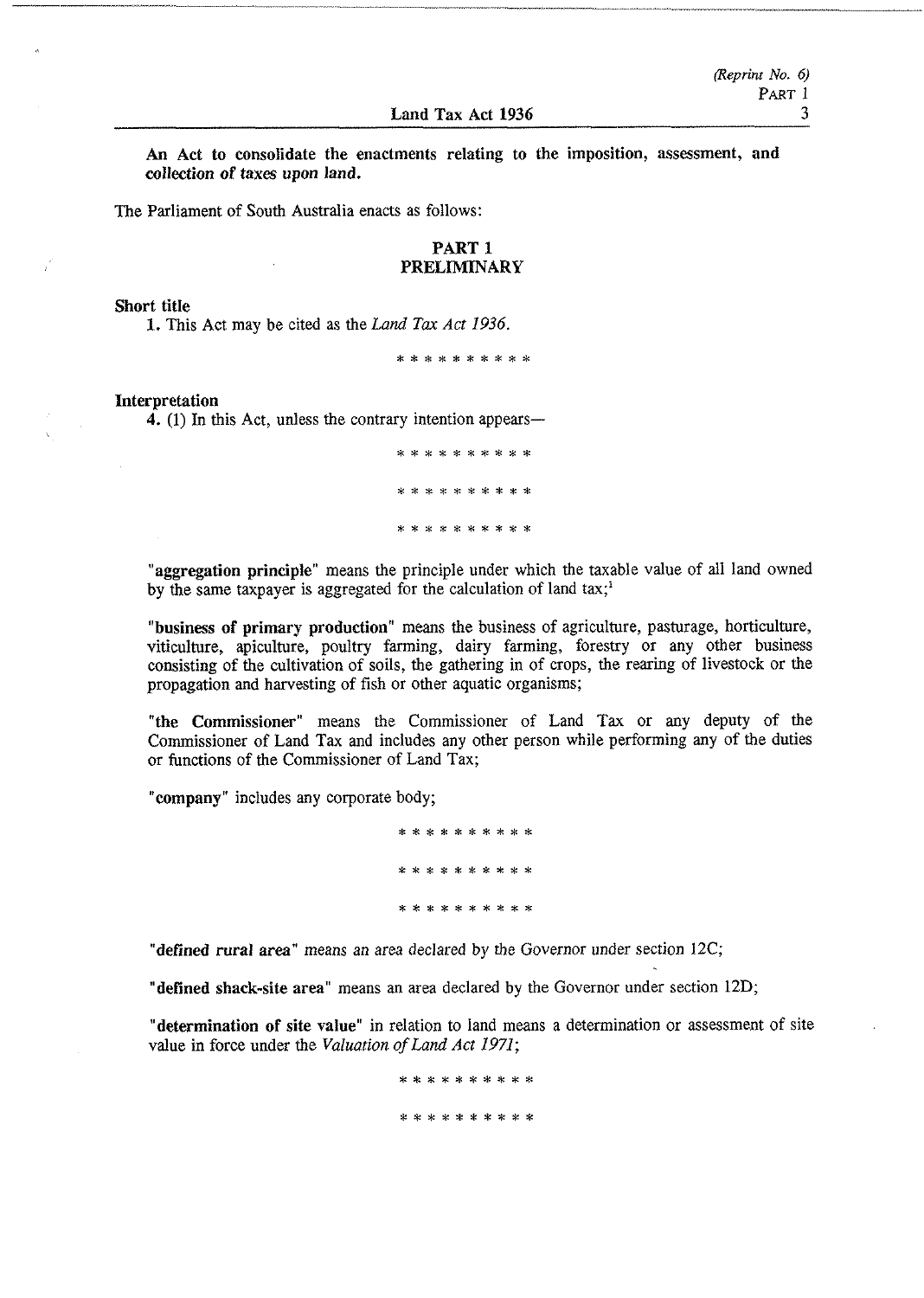"land used for primary production" means any parcel of land of not less than 0.8 hectare in area as to which the Commissioner is satisfied-

- **(a)** that the land is used wholly or mainly for the business of primary production; and
- $(b)$  where the land is within a defined rural area that the principal business of the owner of the  $land-$ 
	- (i) is primary production of the type for which the land is used and the land is used to a significant extent for the purposes of that business; or
	- (ii) is the business of processing or marketing primary produce and the land or produce of the land is used to a significant extent for the purposes of that business;

"land tax" means any tax imposed by this Act;

"liquidator" means a person who, whether or not appointed as liquidator, is required by law to carry out the winding up of a company;

\* \* \* \* \* \* \* \* \* \*

"notice" means any notice, written or printed, or partly written or partly printed;

"owner"—

- **(a)** in relation to land alienated from the Crown by grant in fee simple means any person (other than a mortgagee of the land)-
	- (i) who holds; or
	- (ii) who is entitled to; or
	- (iii) who is entitled to purchase or acquire,

a legal or equitable estate of fee simple in the land or any other estate or interest (other than an estate or interest of leasehold) in the land conferring a right to possession of the land; and

- (b) in relation to land of the Crown subject to any agreement for sale, or right of purchase, means the person entitled to the benefit of that agreement or right of purchase; and
- **(c)** in relation to land held under perpetual lease, means the holder of that lease; and
- (d) in relation to land held under a shack site lease, means the holder of that lease; and

 $\Big(\Big\}$ 

*(e)* in relation to land in a defined shack-site area, means the occupier of the land;

"particular notice" means a notice served personally, or by leaving it at, or posting it addressed to, the usual or last known place of residence or business of the person to whom or to which the notice is intended to be given, or, by affixing it conspicuously on any land to which the notice relates;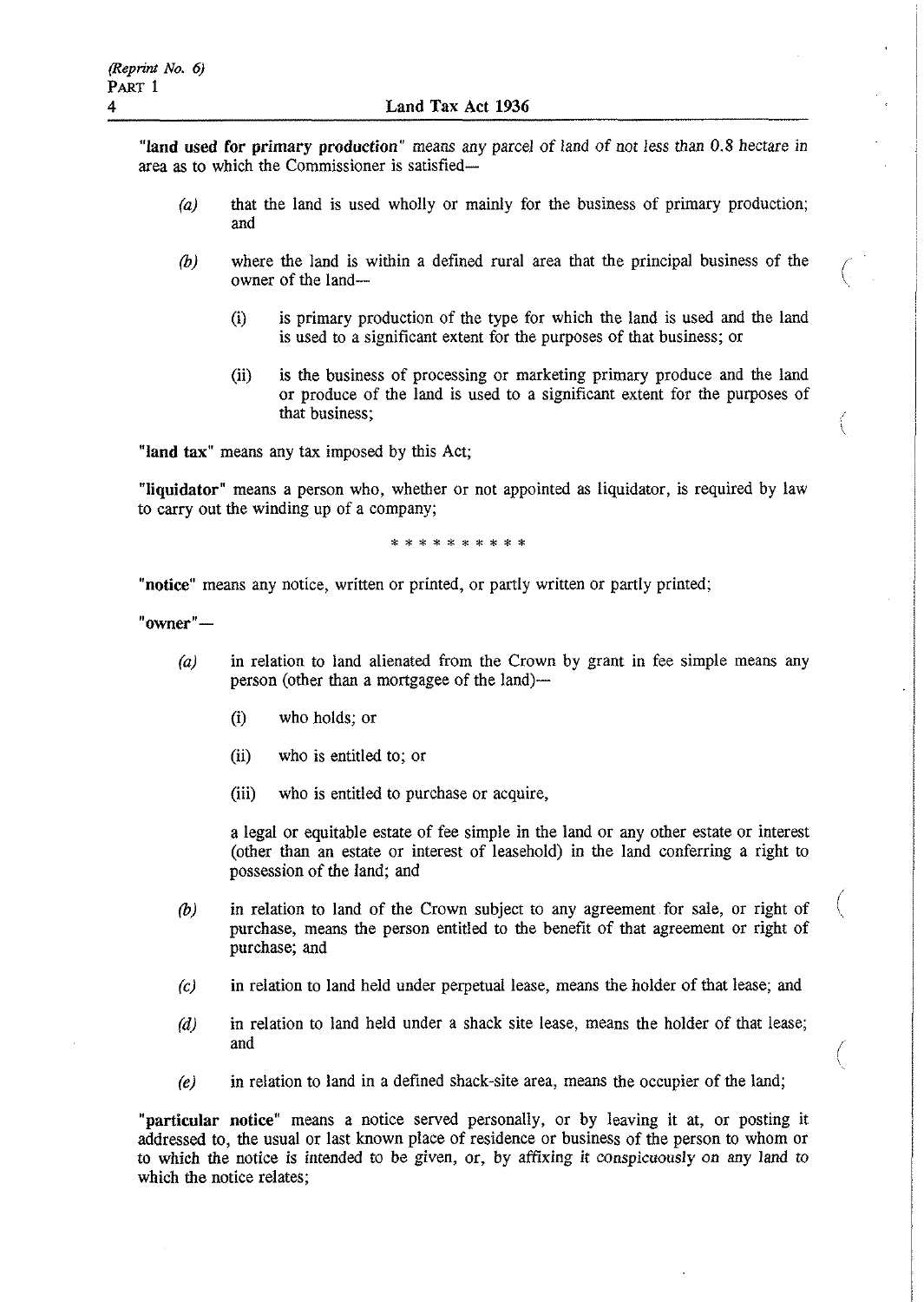**Land Tax Act 1936** 

#### \* \* \* \* \* \* \* \* \* \*

"retirement village" means retirement village as defined in the *Retirement Villages Act* 1987;

"returns" includes all returns, declarations, statements, and information that are required to be furnished under this Act;

"shack site lease" means a lease for the occupation of land for holiday, recreational or residential purposes where-

- *(a)* the land is situated on or adjacent to the banks of the River Murray, a tributary of the River Murray, or a lake or lagoon connected with the River Murray or a tributary of the River Murray; and
- (b) the lease was, as at midnight on 30 June, 1989, registered over the relevant land; and
- **(c)** the term of the lease is at least 40 years;

"site value" in relation to land has the meaning assigned by the *Valuation of Land Act* 1971;

"tax" means land tax, all interest payable in respect of land tax, and any fine imposed under this Act;

"taxpayer" includes every person who is liable to pay any tax pursuant to this Act;

"taxpayer in a representative capacity" means a taxpayer in respect of land to which the taxpayer is not beneficially entitled;

\*\*\*\*\*\*\*\*

"trade" includes profession, trade, business, and avocation

**\*\*\*\*\*\*\*\*a\***  \* \* \* \* \* \* \* \* \* \* \* \* \*

'. **See section 12(3).** 

*Note: For definition of divisional penalties (and divisional expiation fees) see Appendix 2.*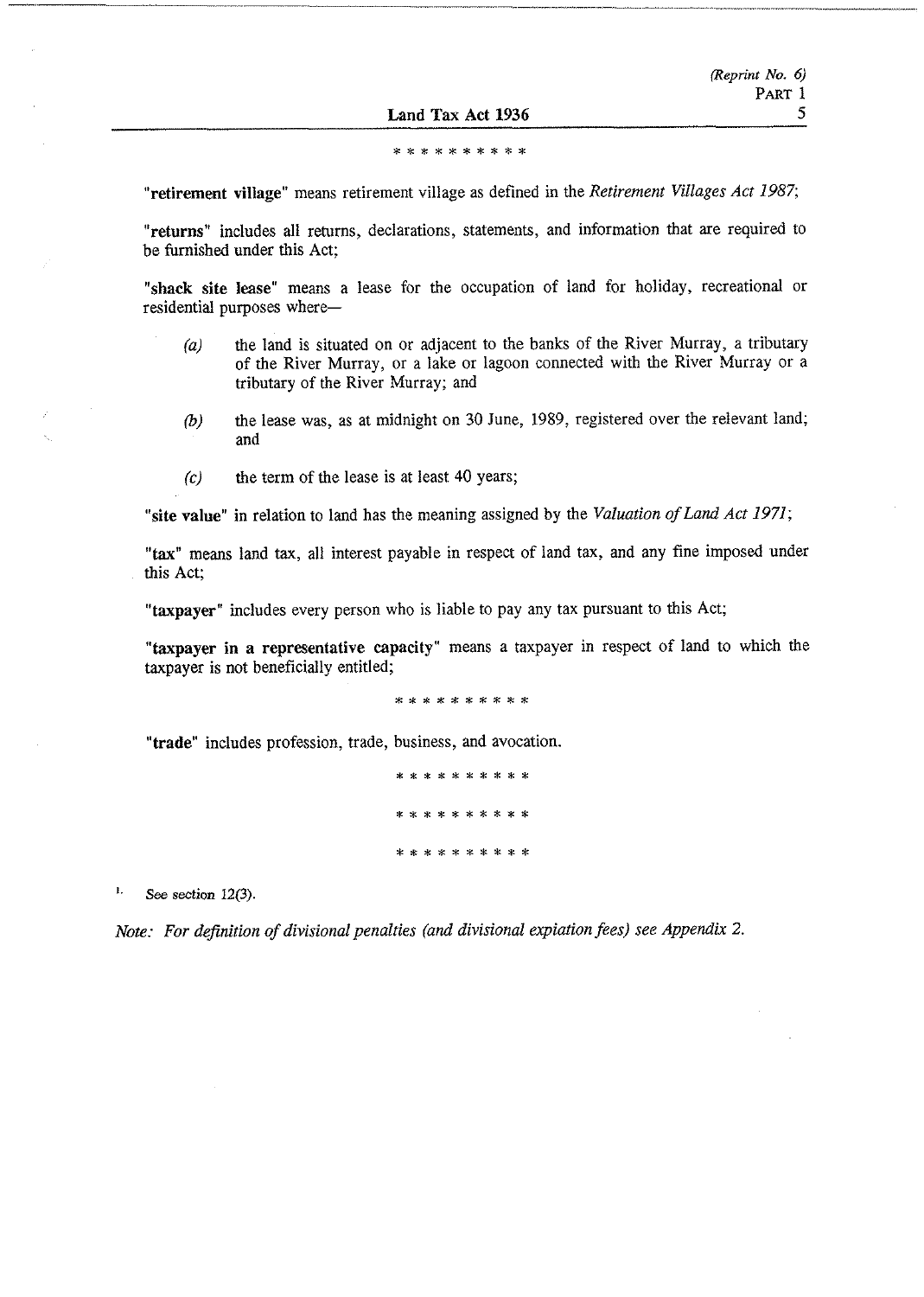### PART **2**  ADMINISTRATION

#### The Commissioner and staff

4A. (1) There shall be a Commissioner of Land Tax.

- $(2)$  The Commissioner shall have such staff as is necessary for the administration of this Act.
- **(3)** The Commissioner and the Commissioner's staff are Public Service employees.

#### Administration by Commissioner

**5.** The Commissioner has the general administration of this Act.

\* \* \* \* \* \* \*

#### Commissioner may act as a State taxation officer

7. The Commissioner may perform the functions of a State taxation ofticer under Part IIIA of the *Taxation Administration Act 1953* of the Commonwealth.

#### **Secrecy**

7A. A person shall not divulge or communicate information acquired in, or in connection with, the administration of this Act, except-

- *(a)* with the consent of the person from whom the information was obtained; or
- $(b)$  in connection with the administration of this Act; or
- $(c)$  to  $-$ 
	- (i) the Commonwealth Commissioner of Taxation; or
	- (ii) an officer of this or another State, or of a Territory, employed in the administration of laws relating to taxation; or
- (d) to the Commissioner for Corporate Affairs; or
- *(e)* for the purposes of legal proceedings under this Act.

Penalty: \$10 000.

\* \* \* \* \* \* \* \* \* \*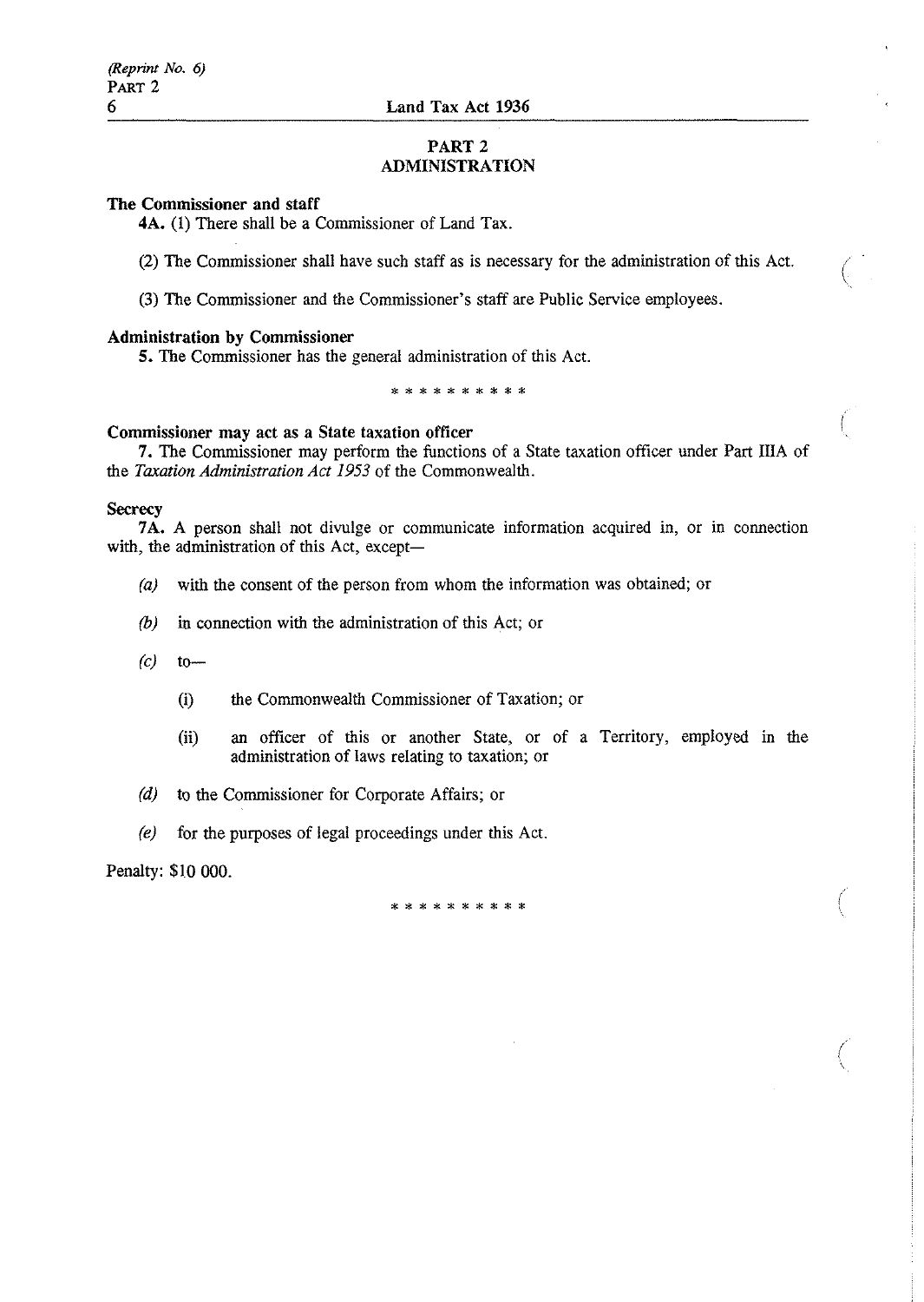*(Reprim No.* 6) **PART 3** 

Land Tax Act **1936** 7

#### PART **3**  THE TAXES ON LAND

#### Exemption from land **tax**

10. (1) Taxes are imposed on all land in the State, with the following exceptions:

- $(a)$  land of the Crown that is not subject to-
	- (i) a perpetual lease; or
	- (ii) an agreement for sale or right of purchase;
- **(bJ** park land, public roads, public cemeteries, and other public reserves;
- (c) land used solely for religious purposes, or used solely for the purposes of a hospital subsidised by the Government of the State, or used by any institute under the *Libraries Act* 1982;
- $(d)$  land that is-
	- (i) owned by an association whose objects are or include the supplying to necessitous or helpless persons of living accommodation, food, clothing, medical treatment, nursing, pre-maternity or maternity care, or other help, either without cost to such persons or in return for payments or services the amount or value of which is in the Commissioner's opinion substantially less than the value of the accommodation, food, clothing, treatment, nursing, care or help supplied; and
	- (ii) solely or mainly used for all or any such purposes;
- $(e)$  land that is-
	- (i) owned by an association which receives an annual grant or subsidy from money voted by Parliament; and
	- (ii) in the Commissioner's opinion, solely or mainly used for the purposes for which the grant or subsidy is made;
- **If land that is let to or occupied by an association of the kind mentioned in paragraph**  $(d)$ or *(e),* and that is used solely or mainly for purposes mentioned in those paragraphs, and for which the association pays either no rent or other sum or a rent or other sum that in the Commissioner's opinion is a nominal one;
- $f(a)$  land that-
	- (i) is owned by an association whose object is, or whose objects include, the conservation of native fauna and flora; and
	- (ii) is in the opinion of the Commissioner used, without profit to the association or any other person, solely or mainly as a reserve for the purpose of conserving native fauna or flora;
- **(g)** land that is owned or occupied without payment by any person or association carrying on an educational institution otherwise than for pecuniary profit, and that is occupied and used solely or mainly for the purposes of such an institution (but this exemption does not extend to land or buildings held as an investment and not being the site or grounds of the institution);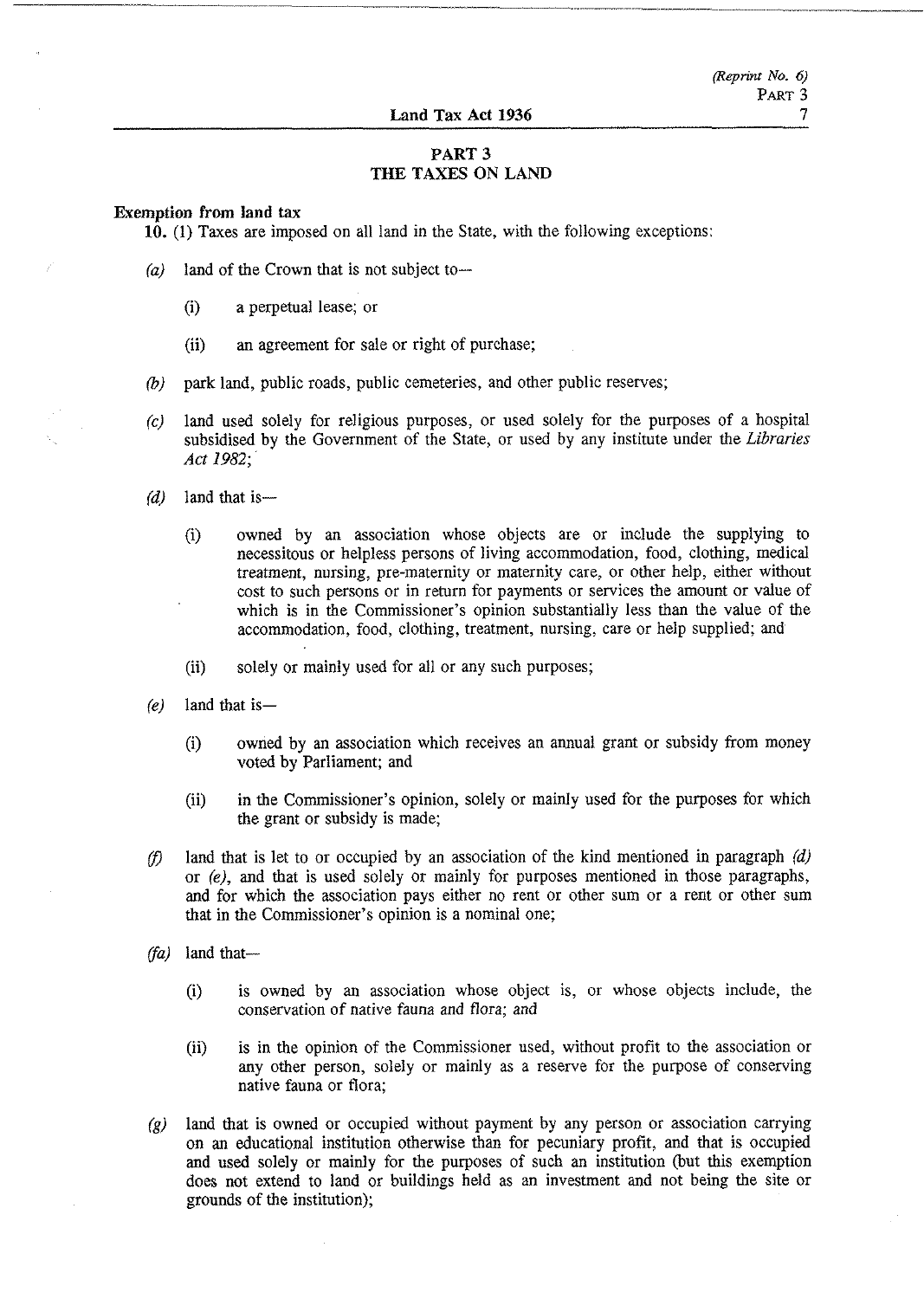- $(h)$  land that is owned by-
	- (i) a municipal or district council; or
	- (ii) a controlling authority established under **Part** 19 of the Local Government Act 1934; or
	- (iii) the Renmark Irrigation Trust;
- **(i)** land that is owned by an association that is established for a charitable, educational, benevolent, religious or philanthropic purpose (whether or not the purpose is charitable within the meaning of any rule of law) and is declared by the Commissioner to be exempt from land tax on the ground-
	- $(i)$  that the land is or is intended to be used wholly or mainly for that purpose; or
	- (ii) that the whole of the net income (if any) from the land is or will be used in furtherance of that purpose;
- **(ia)** land that is owned by-
	- **(i)** an association that holds the land wholly or mainly for the purpose of playing cricket, football, tennis, golf or bowling or other athletic sports or exercises; or
	- (ii) an association that holds the land wholly or mainly for the purpose of horse racing, trotting, dog racing, motor racing or other similar contests; or
	- (iii) an association of ex-servicemen or of dependants of ex-servicemen that holds the land for the social or recreational purposes of its members; or
	- (iv) an association of employers or employees, registered under a law of the Commonwealth or of the State relating to industrial conciliation and arbitration that occupies the land for the purposes of the association; or
	- (v) an association that holds the land wholly or mainly for the recreation of the local community; or
	- (vi) an association that holds the land for the purpose of agricultural shows, and exhibitions of a similar nature; or
	- (vii) an association that holds the land for the purpose of preserving buildings or \ objects of historical value on the land; or
	- (viii) a prescribed association or an association of a prescribed kind,

and is declared by the Commissioner to be exempt from land tax on the ground that the whole of the net income (if any) from the land is used in furtherance of the objects of the association and not for securing a pecuniary profit for the association or any of its members;

- $(i)$  land used for primary production;
- *(k)* land that is owned by a prescribed body and used for the benefit of the Aboriginal people;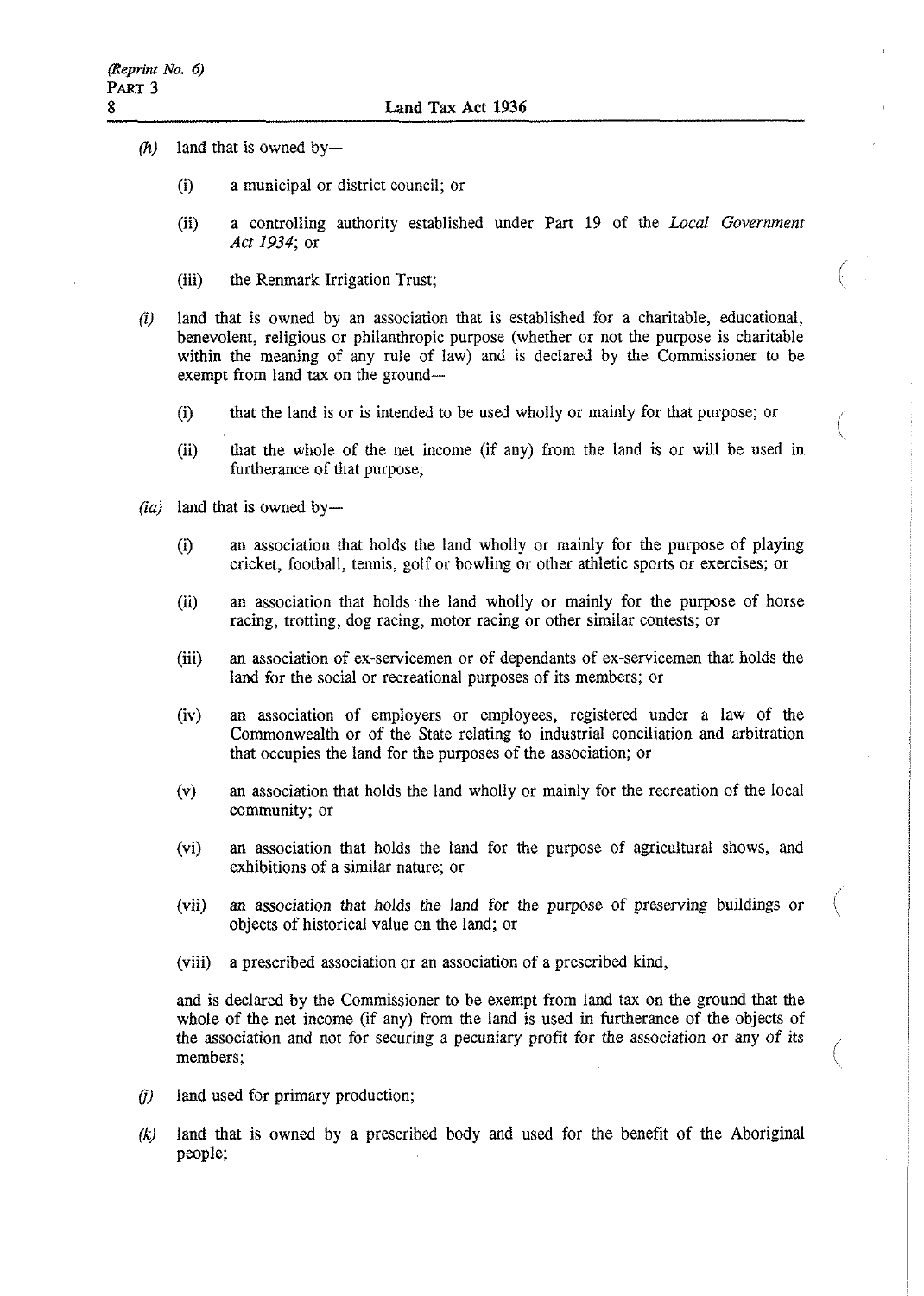(I) land that is exempt from land tax under section 10A.

(2) The taxes so imposed will be raised and levied pursuant to this Act in aid of the General Revenue of the State for every financial year.

**(3)** The taxes so imposed for a particular financial year will, subject to this Act, be calculated as at midnight on the thirtieth day of June immediately preceding that financial year on the basis of circumstances then existing.

(4) Land of the Crown, subject to any agreement for sale or right of purchase, is liable to taxation, whether that agreement or right is absolute or conditional, and whether it is capable of completion or exercise immediately or at any future time.

(5) Nothing in this Act interferes with any exemption, by special legislation, of land from taxation.

#### Exemption of certain residential land from land tax

**10A.** (1) Land is exempt from land tax under this section if—

- (a) proper grounds exist for exempting the land from land tax; and
- (b) the land has been exempted from land tax in pursuance of this section and the exemption is, for the time being, in force.

(2) Where proper grounds exist upon which that land may be exempted from land tax in pursuance of this section an owner of the land may apply to the Commissioner for an exemption in respect of that land.

**(3) A** person shall not make any false or misleading statement or representation in an application made, or purporting to be made, under this section.

Penalty: \$1 000 or imprisonment for **3** months.

(4) The Commissioner may, if satisfied that proper grounds exist for doing so, exempt land from land tax (whether or not an application for exemption has been made).

(5) The Commissioner must, on exempting land from land tax under this section, give notice in writing to an owner of the land setting out the grounds on which the exemption is made.

 $(6)$  Where--

(a) a notice of exemption under subsection (5) contains a statement purporting to be-

- (i) a statement of fact; and
- (ii) a ground on which the exemption is made; and
- $(b)$  the statement is inaccurate in any respect,

the owner to whom notice of the exemption was given shall, within 21 days after the date of receipt of the notice, notify the Commissioner of the inaccuracy.

Penalty: \$500.

Expiation fee: Division 9 fee.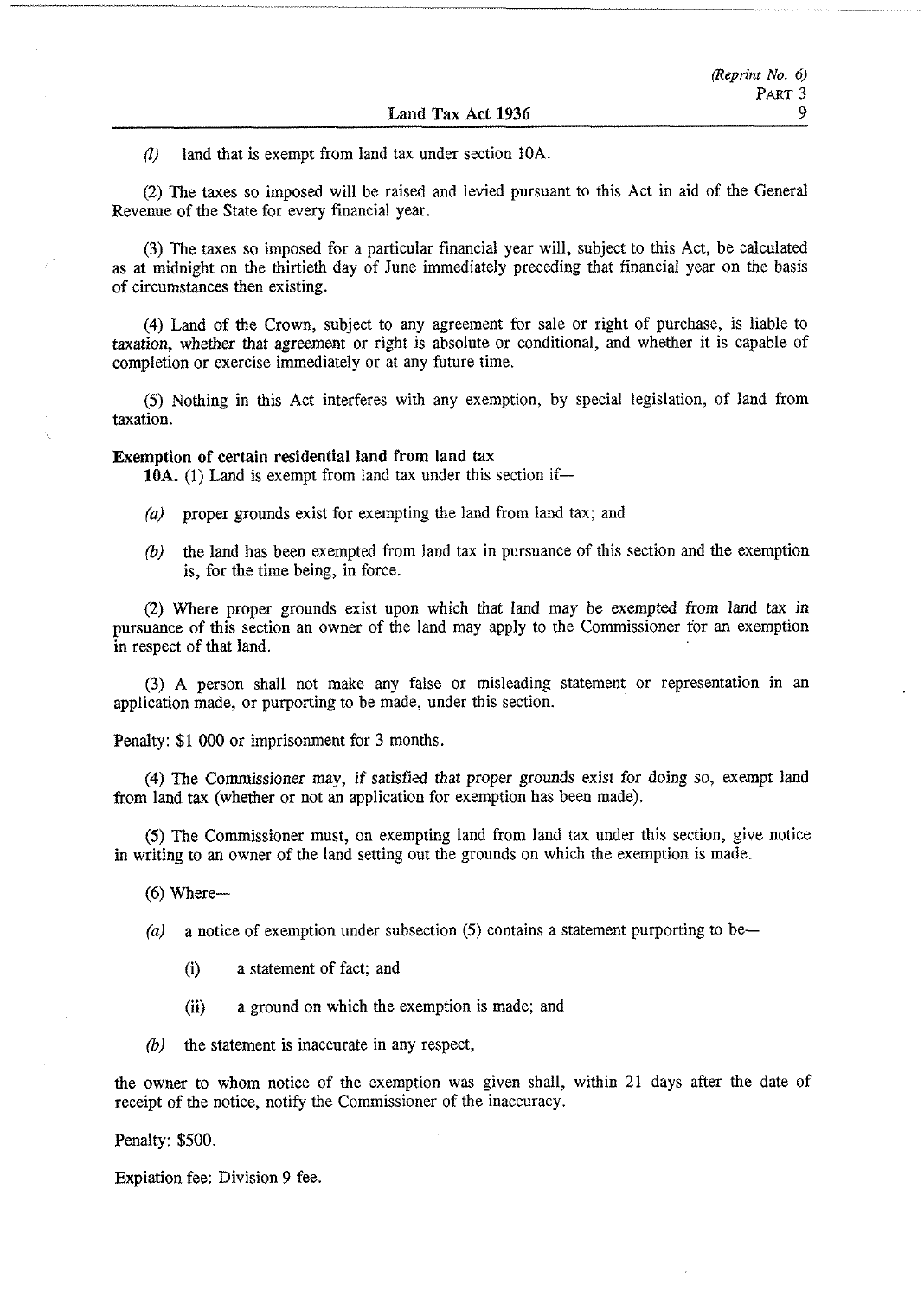- **(7)** Where-
- **(a)** land has been exempted from land tax in pursuance of this section; and
- (b) in the opinion of the Commissioner, proper grounds for the exemption do not, or have ceased to, exist, to the definition of the Commissioner, proper grounds for the exemption do not, or have<br>ceased to, exist,<br>the Commissioner may revoke the exemption.

(8) Where land has been exempted from land tax in pursuance of this section, and proper grounds for the exemption cease to exist, the owner of the land shall forthwith inform the Commissioner in writing of that fact and (whether or not the Commissioner is so informed and whether or not the exemption is revoked) the land will cease to be exempt from land tax.

(9) If an owner of land fails to comply with subsection **(8),** the owner is guilty of an offence. i

Penalty: \$500.

Expiation fee: Division 9 fee.

(10) An exemption granted in pursuance of this section is effective from a day (which may be antecedent or subsequent to the day on which it was granted) determined by the Commissioner.

(11) For the purposes of this section, proper grounds for exempting land from land tax exist if-

(a) the land is owned by-

- (i) a natural person for whom the land constitutes his or her principal place of residence (whether or not he or she is the sole owner of the land); or
- (ii) a company entitled to the benefit of this section in respect of the land; or
- (iii) a person entitled to the benefit of this section pursuant to subsection (12a); and

(b) the criteria for the time being in force under subsection  $(13)$  are satisfied.

 $(12)$  Where-

- (a) the whole of the land owned by a company consists of a group of dwellings and land where—<br>the whole of the land owned by a company consists of a group of dwellings and land<br>appurtenant to those dwellings; and
- (b) all the issued shares of the company are owned by shareholders who acquire exclusive rights to occupy land of the company by virtue of their shareholdings in the company; and
- (c) each dwelling owned by the company is occupied by a shareholder in the company or a person deriving rights of occupancy from a shareholder in the company,  $\left(\right)$

the company is entitled to the benefit of this section in respect of any of its land that is occupied by a shareholder @eing a natural person) as his or her principal place of residence.

**(12a)** The owner of land comprising a retirement village is entitled to the benefit of this section in respect of so much of the land as consists of-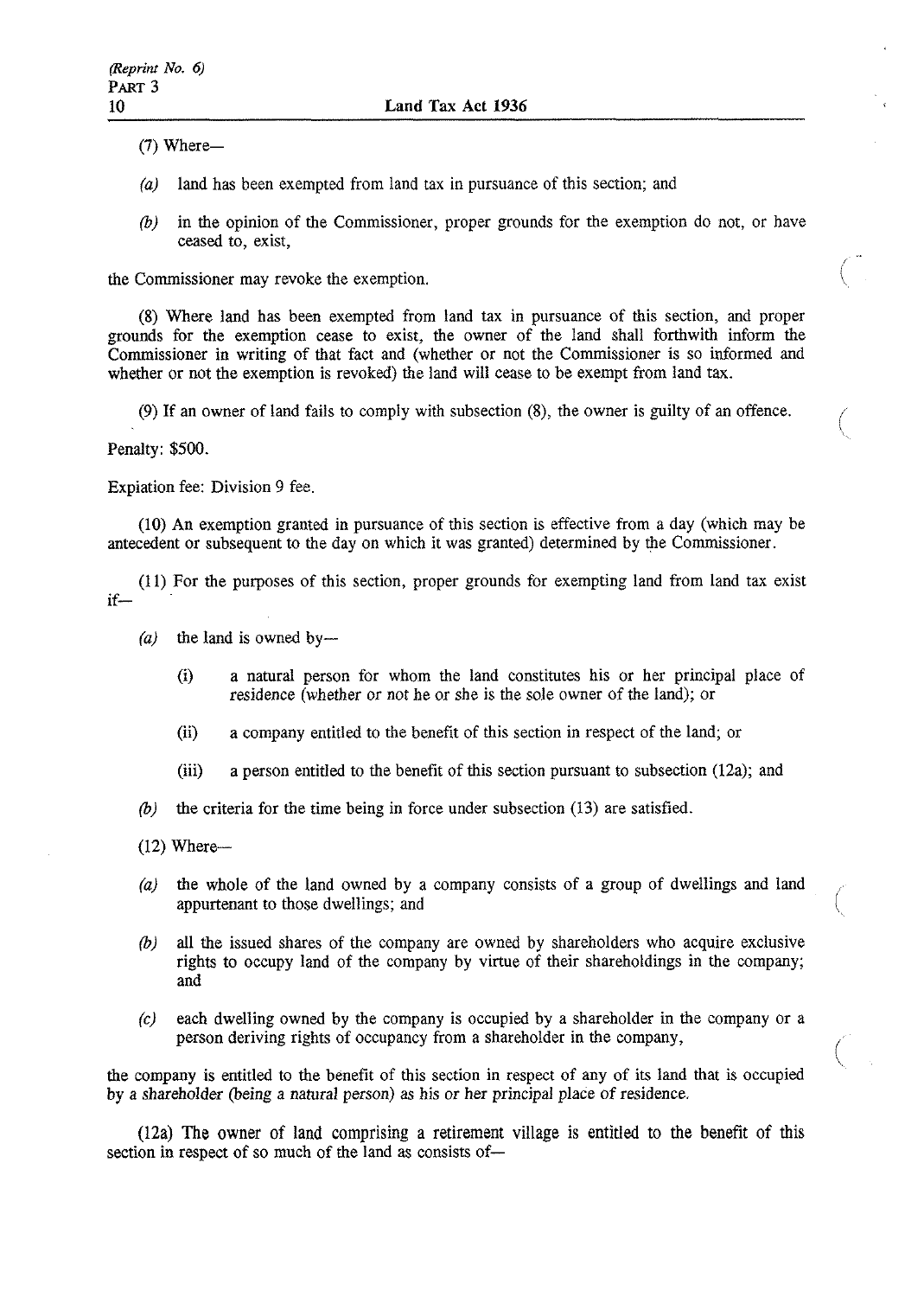#### Land Tax **Act 1936**

- *(a)* a residential unit occupied, pursuant to a residence contract, by a natural person (alone or with any other person) as his or her principal place of residence; or
- $(b)$  the land appurtenant to any such unit; or
- **(c)** a facility provided pursuant to the retirement village scheme for the exclusive use of the residents (and their guests).

(13) The Governor may, by regulation, determine criteria for the purposes of subsection  $(11)(b)$ .

(14) A notice under this section may be given personally or by post.

(15) Where an owner of land contravenes or fails to comply with a provision of this section, and, in consequence, land tax is not assessed in respect of that land during a financial year for which land tax is payable upon the land, the Commissioner may assess the land tax upon the land for that financial year at a rate not exceeding double the rate that would otherwise have been applicable.

#### Taxable value **of** land

**11.** (1) Subject to this Act, the site value of land is its taxable value.

(2) Land tax in respect of a particular financial year is calculated on the basis of determinations of site value in force under the *Valuation of Land Act 1971* as at midnight on the thirtieth day of June immediately preceding the commencement of that financial year (whether the determination is actually made before, on or after that date).

(3) Where a determination of site value as in force at the date referred to in subsection (2) is corrected or amended under the *Valuation of* Land *Act* 1971 (whether in pursuance of an objection, review or appeal or otherwise), the determination of site value, as corrected or amended, must be used for the calculation of land tax.

Scale **of** land tax

12. (1) Land tax is calculated on the basis of the taxable value of the land in accordance with the following table:

| Taxable value of land                             | Amount of tax                                                                        |  |
|---------------------------------------------------|--------------------------------------------------------------------------------------|--|
| Not exceeding \$50 000                            | Nil                                                                                  |  |
| Exceeding \$50 000 but not exceeding \$300 000    | \$0.35 for every \$100 or fractional part of \$100<br>over \$50 000.                 |  |
| Exceeding \$300 000 but not exceeding \$1 million | \$875 plus \$1.65 for every \$100 or fractional<br>part of \$100 over \$300 000.     |  |
| Exceeding \$1 million                             | \$12 425 plus \$3.70 for every \$100 or<br>fractional part of \$100 over \$1 million |  |

\* \* \* \* \* \* \* \* \*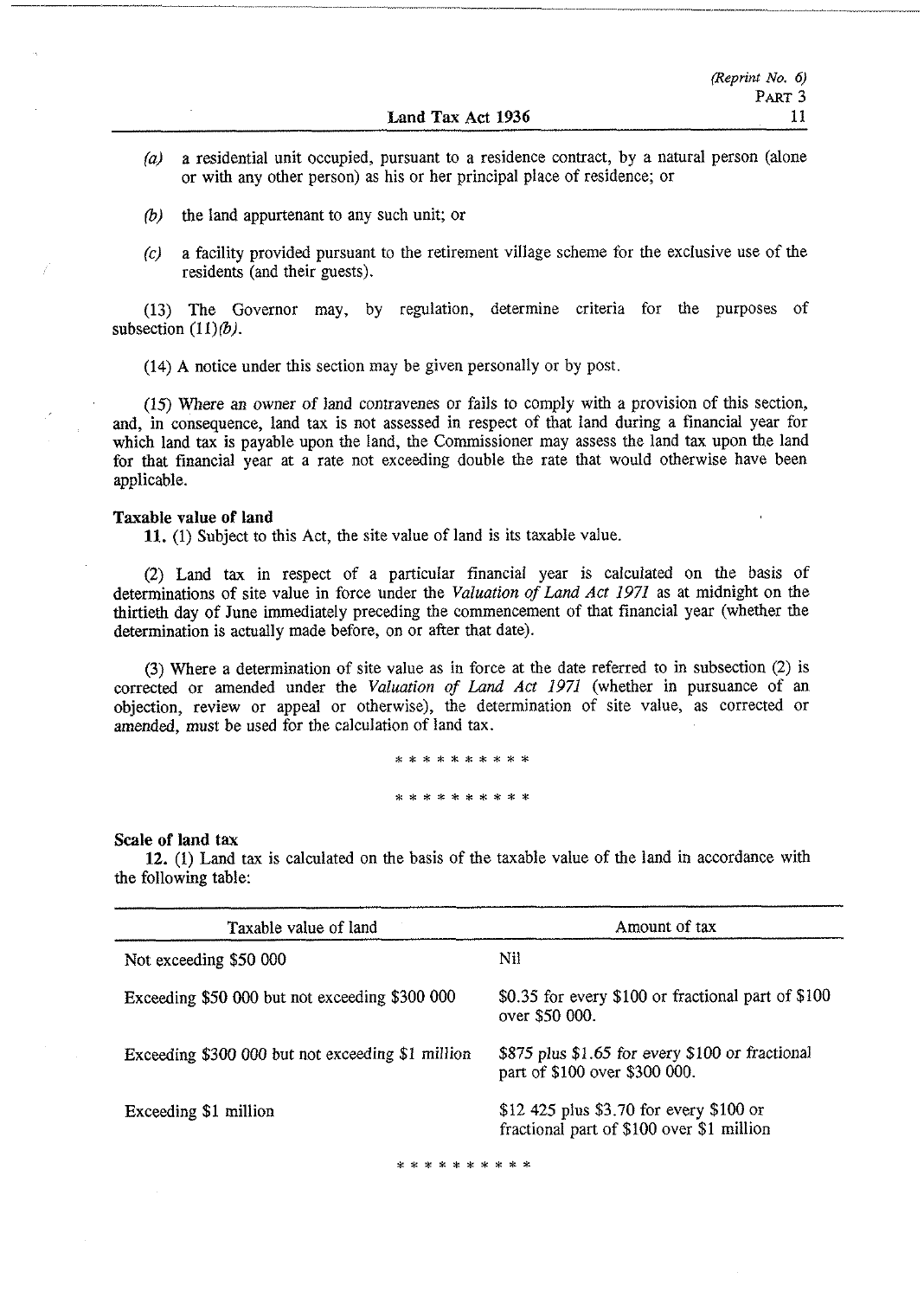**(3)** Except as otherwise provided by this Act, land tax is calculated on the basis of the aggregate taxable value of all land owned by the taxpayer.

(4) Where a taxpayer is liable to pay land tax in respect of land included in more than one land tax assessment, the land tax is (subject to any additional levy that affects portion only of that land) apportioned to and chargeable on the land included in the various assessments in the proportions that the taxable value of the land included in each separate assessment bears to the aggregate taxable value of all the land.

> \* \* \* \* \* \* \* \* \* \* \* \* \* \* \* \*

#### Defined rural areas

12C. The Governor may, by proclamation-

- (a) declare any part of the State to be a defined rural area for the purposes of this Act; or
- (b) vary or revoke any such declaration.

#### Defined shack-site areas

12D. (1) The Governor may, by proclamation-

- (a) declare any part of the State to be a defined shack-site area for the purposes of this Act; or
- (b) vary or revoke any such declaration.

(2) A proclamation under subsection (1) is effective from a day (which may be antecedent or subsequent to the day on which it is made) determined by the Governor.

#### Minimum **tax**

**13.** Where the total amount of land tax payable by any taxpayer in respect of any year would, apart from this section, be less than \$10, no land tax is payable.

> \* \* \* \* \* \* \* \* \* \* \* \* \* \* \* \* \* \* \* \* \*

#### **Tax** in eases where there are two or more owners

15. (1) Subject to subsection (la), where two or more persons are the owners of land, the same amount of land tax is payable in respect of that land as if only one person were the owner.

(la) Subsection (1) does not affect the operation of any provisions of this Act under which the value of land is aggregated, for the purpose of the assessment of tax, with the value of other land. the operation of any provisions of this Act under which the ose of the assessment of tax, with the value of other land.<br>\*\*\*\*\*\*\*\*\*\*  $($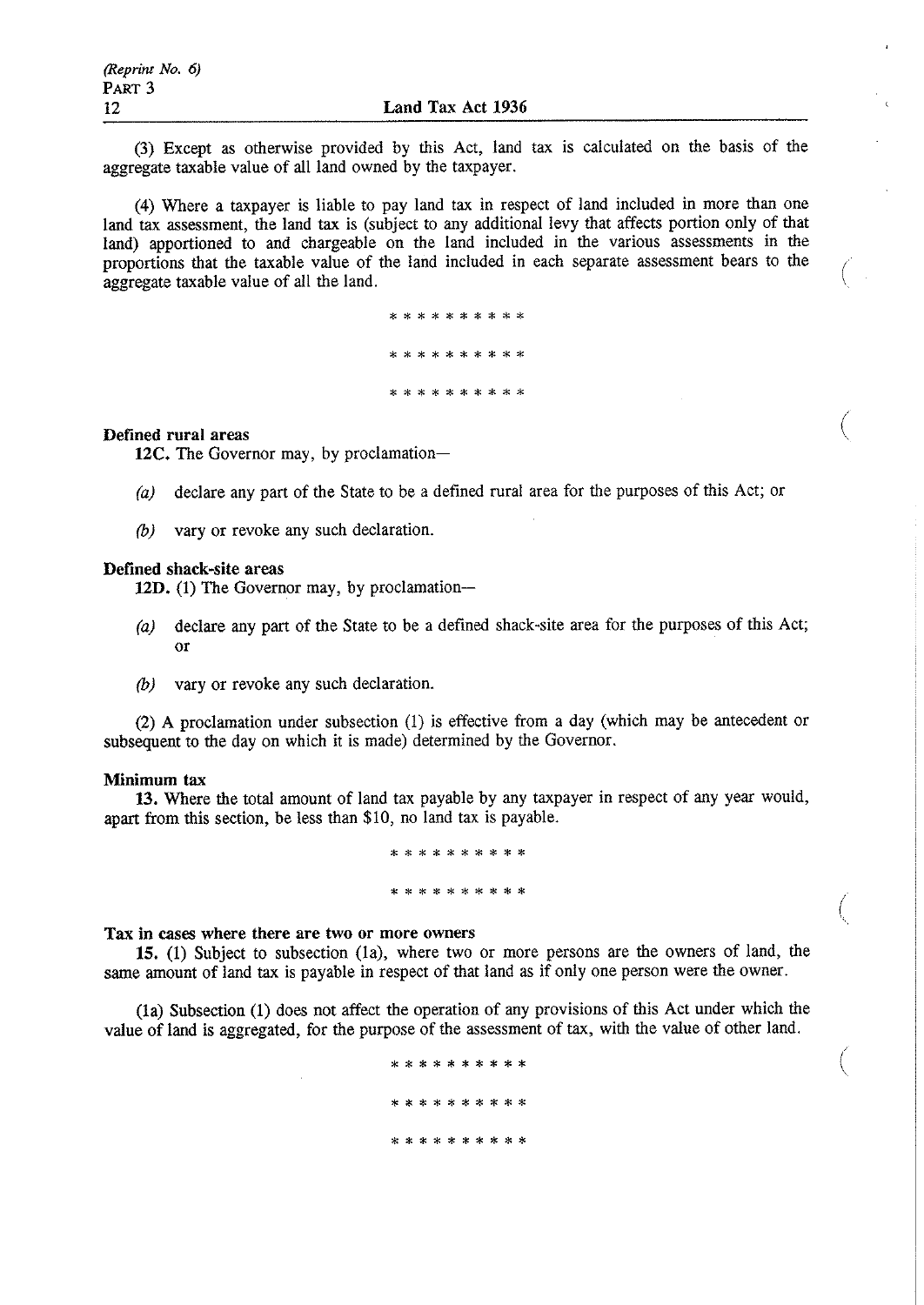#### Land Tax **Act 1936**

#### Cases of multiple ownership and aggregation of value

**15A.** (1) If two or more persons are owners of the same land but not all in the same capacity', the Commissioner may treat all who are owners of the land in one particular capacity (to be decided by the Commissioner) as-

- **(a)** the sole owner or owners of the land; and
- $(b)$  the sole taxpayer or taxpayers for the land.

(2) If the Commissioner treats a person or persons as the sole owner or owners of land under subsection  $(1)$ , the aggregation principle<sup>2</sup> applies as if that person or those persons were the sole owner or owners of the land.

**(3)** The aggregation principal2 is subject to the following qualifications:

- *(a)* if two or more persons are the taxpayers for the same land, the taxable value of the land will not be aggregated with the taxable value of-
	- (i) other land for which one or more, but not all, of those persons is or are the taxpayer or taxpayers; or
	- (ii) other land for which one or more of those persons and some other person are the taxpayers;
- $(b)$  if land is held on trust (other than a trust arising because of a contract to purchase or acquire an estate or interest in the land), notice of the trust is given as required by regulation, and the trustee is the taxpayer for the land, the taxable value of the land will not be aggregated with the taxable value of other land owned by the same taxpayer unless the other land is held in trust for the same beneficiary.

(4) If two or more trustees own land separately, but subject to the same trust, the Commissioner may treat any one of the trustees as the owner or owners of all the land subject to the trust.

(5) For the purposes of this section, the various capacities in which a person may be the owner of land are as follows:

- (a) as legal owner;
- (6) **as** equitable owner;
- **(c)** as prospective owner **(ie.** a person who has entered into a contract to purchase or acquire an estate or interest in the land);
- (d) as lessee under a perpetual lease or a shack-site lease;
- **(e)** if the land is in a defined shack-site area-as occupier.

'. **See** subsection (5).

**2. ie.** the principle under which the taxable value of all land owned by the same taxpayer is aggregated for the calculation of land tax-see section **12(3).** 

\* \* \* \* \* \* \* \* \* \*

\* \* \* \* \* \* \* \* \* \*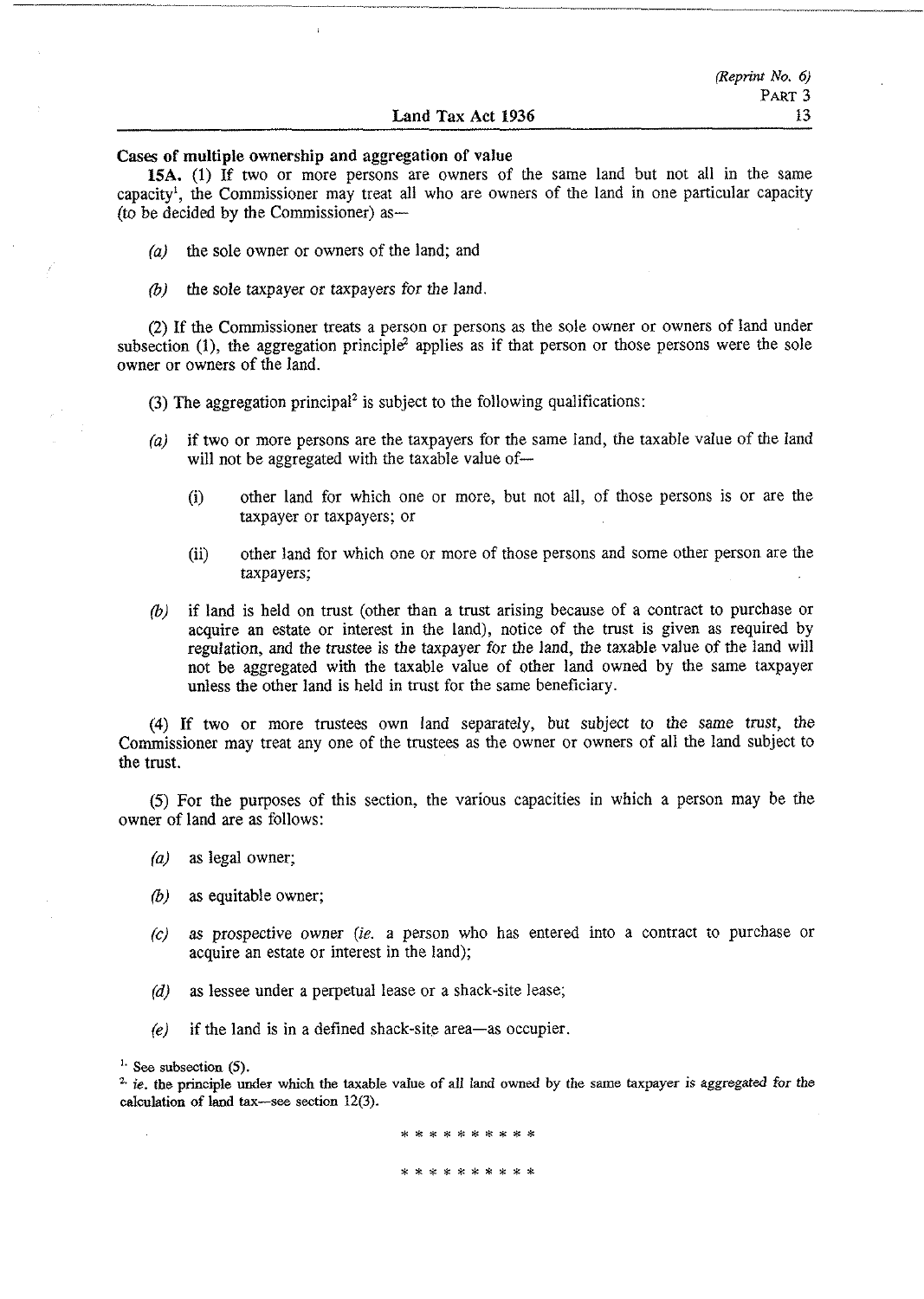$\hat{\mathcal{A}}$ 

 $\ddot{\phantom{a}}$ 

l,

# **14 Land Tax Act 1936**

\* \* \* \* \* \* \* \* \* \*

\* \* \* \* \* \* \* \* \* \*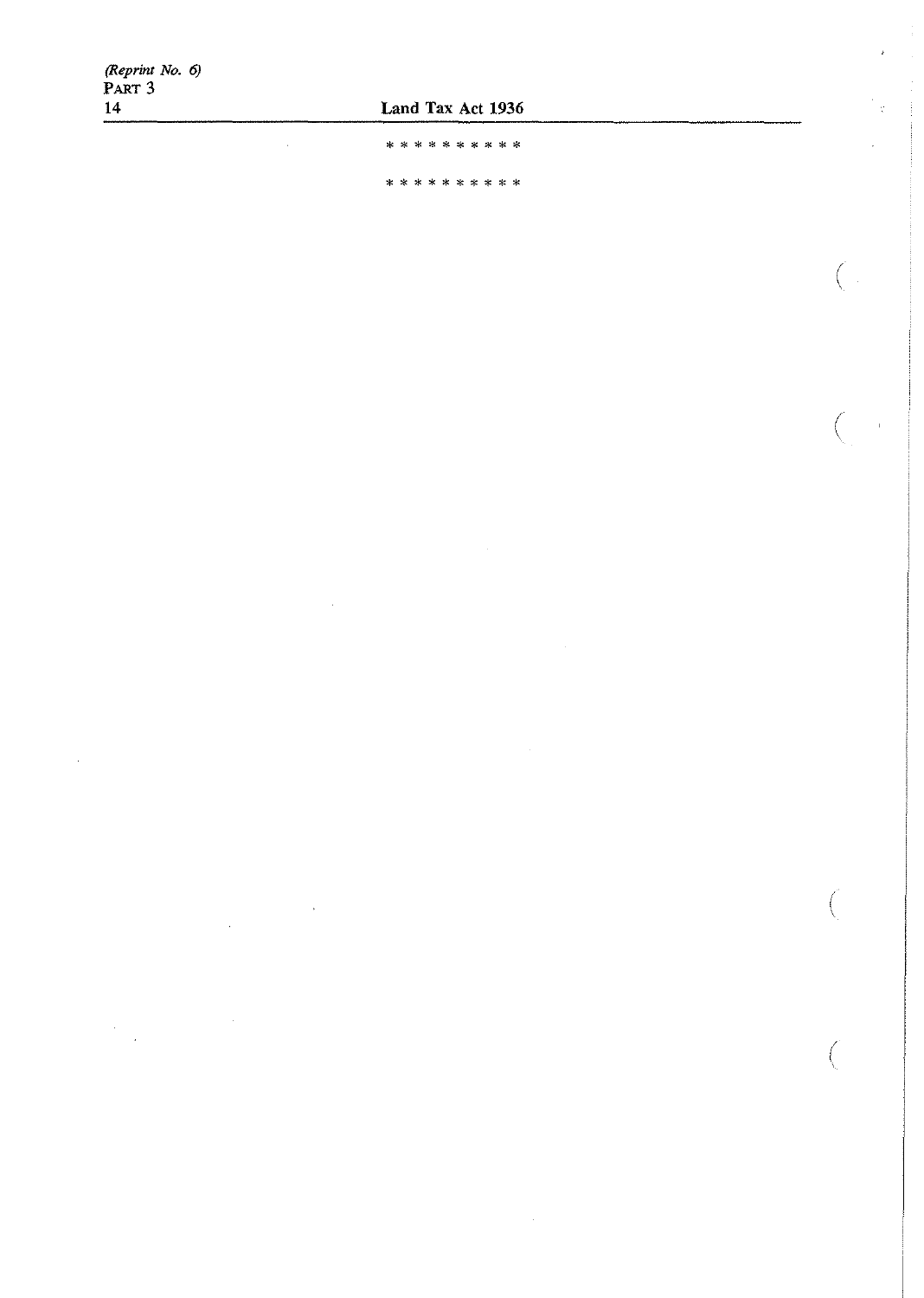*(Reprim No.* **6)**  PART 4 15

Land Tax Act 1936

#### PART 4 LIABILITY AND DISTRIBUTION OF LIABILITY



#### Liability to land tax

31. Subject to this Act, an owner of land is liable for land tax levied in respect of that land

#### Change of ownership

32. (1) Subject to this Act, no land and no person assessed for land tax is relieved of a charge or liability for land tax in respect of a particular financial year by reason of a change in the ownership of the land, or any other event, occurring after the commencement of the financial year.

(2) The Commissioner may refuse to recognise any change in the ownership of any land until the amount of the tax on that land, together with fines and interest (if any), have been paid.

**(3)** The Commissioner may refuse to recognise any change in the ownership of any land where notice of that change of ownership has not been given as required by the regulations.

(4) Where the Commissioner refuses to recognise a change in the ownership of any land, the person who is recognised by the Commissioner as the owner of the land remains the taxpayer in respect of the land.

#### Taxpayers representative capacity

33. (1) Subject to this Act, the following are taxpayers in their representative capacity:

- **(a)** an agent of a person permanently or temporarily absent from the State;
- **(b)** a trustee, executor, administrator, guardian, manager or receiver

(2) Subject to this Act, a person who is a taxpayer in a representative capacity is, in respect of land that is held or managed by the person in that capacity, liable under this Act as if that person were the beneficial owner of the land.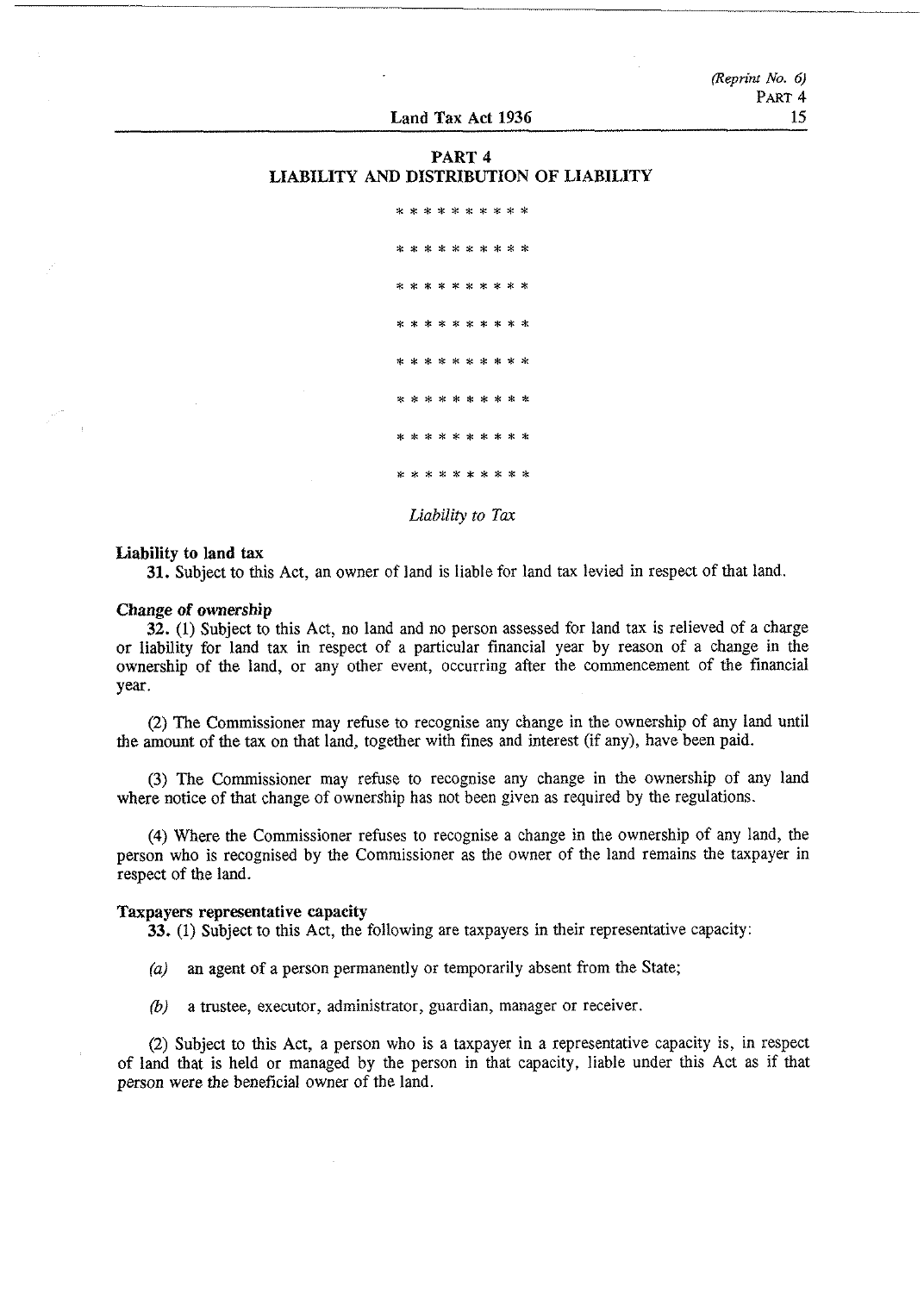#### *Distribution of Burden of Taxation*

#### Liability for tax to be joint and several

**34.** Where there are two or more taxpayers in respect of the same land, they are jointly and severally liable to pay land tax in respect of that land.

#### Distribution **of** burden

35. (1) The burden of the land tax will be distributed between the taxpayers in the relative proportions of the value of their interests in the land taxed.

(2) A taxpayer who has paid land tax in respect of land is entitled to recover from every other taxpayer in respect of the same land a proper proportion of the amount paid.

\* \* \* \* \*

#### Indemnity to taxpayer in representative capacity

40. A taxpayer who pays tax in a representative capacity is entitled-

- *(a)* to recover the amount paid from those beneficially entitled to the land; or
- **(b)** to retain the amount of the payment from money that comes into his or her hands in the representative capacity.

**\*\*\*\*\*\*\*\*\*a** 

#### Contracts, etc., to evade land tax

**42.** (1) Where a contract, agreement or arrangement entered into in writing or verbally (whether before or after the commencement of the *Land Tax Act Amendment Act* **1973** has or purports to have the purpose (whether as the main or a subsidiary purpose) of in any way directly or indirectly-

- **(a)** altering the incidence of land tax; or
- (b) relieving any person from liability to pay land tax, or reducing any such liability; or
- **(c)** defeating, evading or avoiding any obligation or liability imposed by this Act,

the Commissioner may, by notice in writing given personally or by post to the parties treat that contract, agreement or arrangement as void for the purposes of this Act.

**(2)** Where the Commissioner has, in pursuance of this section, treated a contract, agreement or arrangement as void for the purposes of this Act, it will be presumed, in any legal proceedings, in the absence of proof to the contrary, that the purpose of the contract, agreement or arrangement is such as would attract the operation of this section.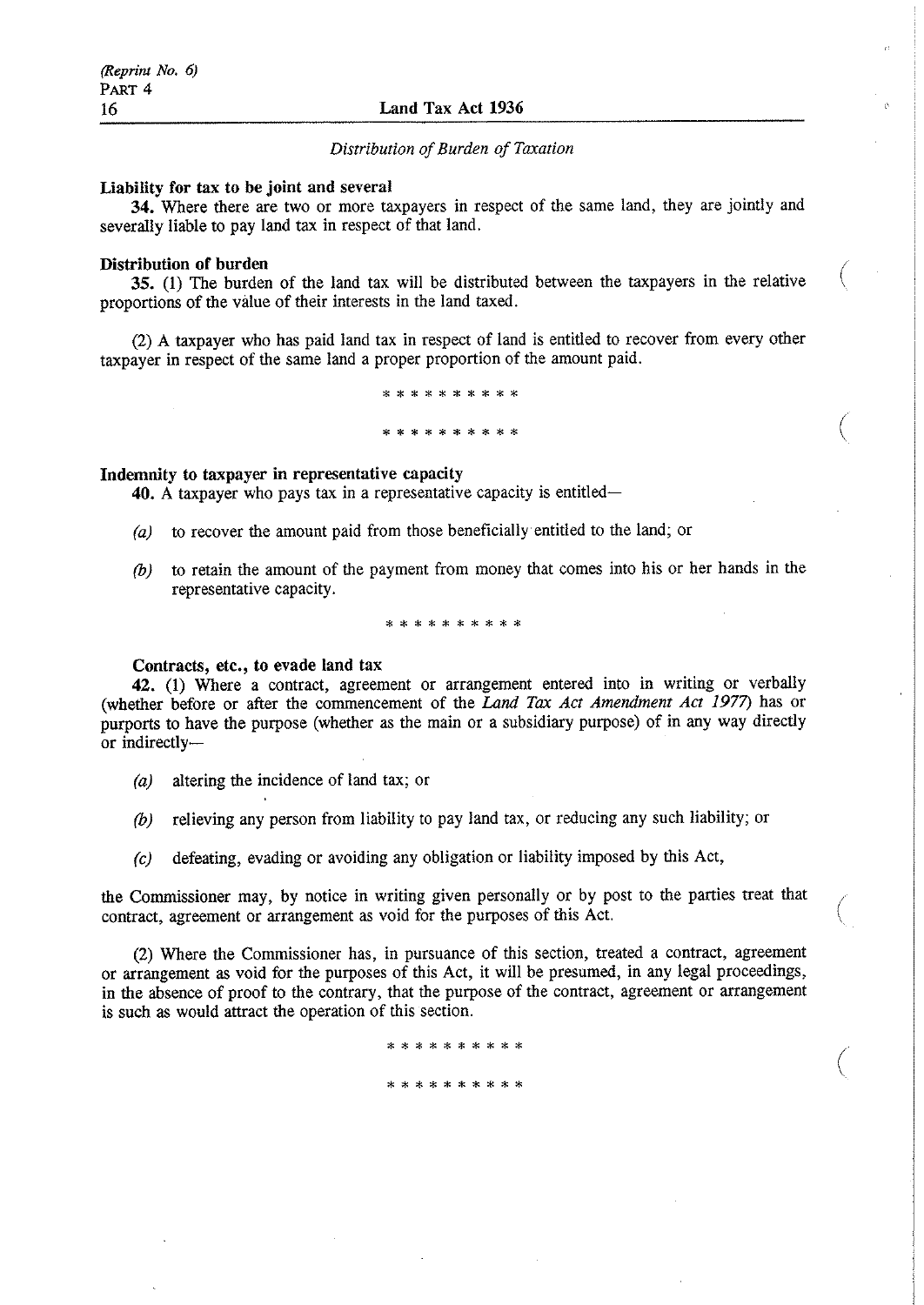Land Tax Act  $1936$  17

### PART 6

# COLLECTION AND RECOVERY OF TAX

#### *lime* **for** *Payment*

#### Time for payment of tax

56. (1) Land tax is due and payable 30 days after the service of a particular notice showing the amount payable.

(2) When the Commissioner has reason to believe that a taxpayer may leave Australia before the tax for which the taxpayer is, or is to be, liable will be due and payable, the tax becomes due and payable on such date as the Commissioner fixes and notifies to the taxpayer.

\* \* \* \* \* \* \* \* \* \*

#### Request for detailed statement of tax claim

56A. The Commissioner must, upon receipt of a request in writing made by a taxpayer, render a full and detailed statement of the taxpayer's liability to pay the amount of tax shown in a particular notice.

#### Power of Commissioner to extend time for payment

57. The Commissioner may, if sufficient reason is shown, postpone the day upon which any land tax will become due and payable.

#### Fines for unpaid land tax

58. (1) If land tax is unpaid after it falls due, the amount of the land tax will be increased by a fine as follows:

- (a) if the land tax is unpaid at the expiration of 30 days from the date on which it fell due-by a fine of 5 per cent of the amount in arrears;
- (b) if the land tax is unpaid at the expiration of 6 months from the date on which it fell due-by a fine of 10 per cent of the amount of arrears, in addition to the fine specified in paragraph  $(a)$ ;
- **(c)** if the land tax is unpaid at the expiration of 12 months from the date on which it fell due-by a fine of 10 per cent of the amount of arrears, in addition to the fines specified in paragraphs  $(a)$  and  $(b)$ .

(2) For the purposes of subsection (I), the amount of any fine under this section increasing unpaid land tax is to be disregarded in determining the amount of land tax in arrears.

**(3)** The Commissioner may, for any proper reason, remit a fine under this section wholly or in part.

#### Postponement and remission of tax in **cases** of hardship

58A. (1) Where the Commissioner is satisfied upon application by a taxpayer that the payment of land tax in respect of any financial year would cause hardship to that taxpayer the Commissioner may postpone the payment of that land tax or any portion of that land tax.

(2) The Commissioner may, if of the opinion that by reason of any change in the financial circumstances of a taxpayer land tax of which payment has been postponed under this section may be paid without hardship, require the taxpayer forthwith to pay the land tax or a portion of it.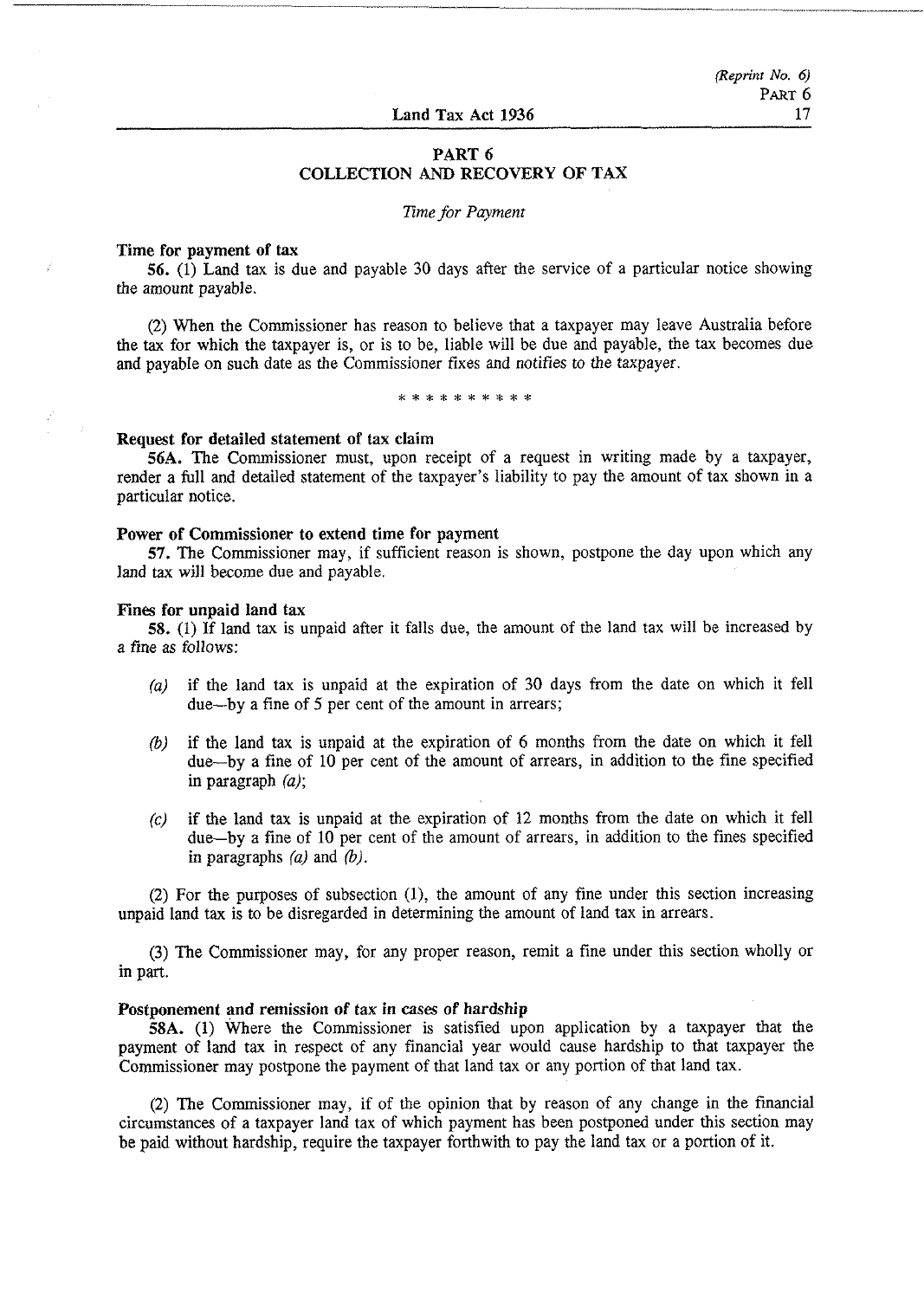(3) Any land tax of which payment has been postponed under this section remains a first charge upon the land taxed and is recoverable forthwith by the Commissioner, in the event of any change in the ownership of the land, from any person liable to pay the tax, and, in the event of the death of the taxpayer, from the personal representatives of the taxpayer.

(4) No penalty for late payment of tax is incurred in respect of any period for which payment of the tax has been postponed.

\*\*\*\*\*\*\*\*\*\* (

#### *Recovery of Taxes*

#### Recovery **of** land tax as a debt

**59. (1)** If tax is in arrears, it may be recovered as a debt due to the Commissioner.

**(2)** The taking of proceedings for the recovery of tax under subsection (1) does not prevent the Commissioner from proceeding under any other provision of this Act for the recovery of the tax.

(3) If it appears from a valuation roll under the *Valuation* of **Land** *Act 1971* that the defendant in proceedings for the recovery of tax under this Act was the owner of the land in respect of which the tax was assessed, it will be presumed in the absence of proof to the contrary that the defendant is liable to pay the tax.

#### \* \* \* \* \* \* \* \* \*

Power to collect tax from persons owing money to taxpayer

**61. (1)** The Commissioner may by notice in writing (a copy of which must be forwarded to the taxpayer to the last place of address known to the Commissioner) require-

- *(a)* any person from whom money is due or may become due to a taxpayer; or
- (b) any person who holds, or may subsequently hold, money for or on account of a taxpayer; or
- **(c)** any person who holds or may subsequently hold money on account of some other person for payment to a taxpayer; or
- $(d)$  any person having authority from some other person to pay money to a taxpayer,

to pay forthwith, or upon the money becoming due or being held, or within such further time as the Commissioner allows the money or so much of it as is sufficient to pay the land tax due by the taxpayer and the interest and costs (if any) imposed by this Act or any court in respect of any omission or offence against this Act.

(2) A person who fails to comply with a notice under this section is guilty of an offence.

#### Penalty: \$100.

(3) Where the amount payable by a person to whom a notice under subsection (1) has been given is less than the amount of land tax and interest due by the taxpayer, that person shall pay to the Commissioner in reduction of that tax and interest the amount payable by that person to the taxpayer.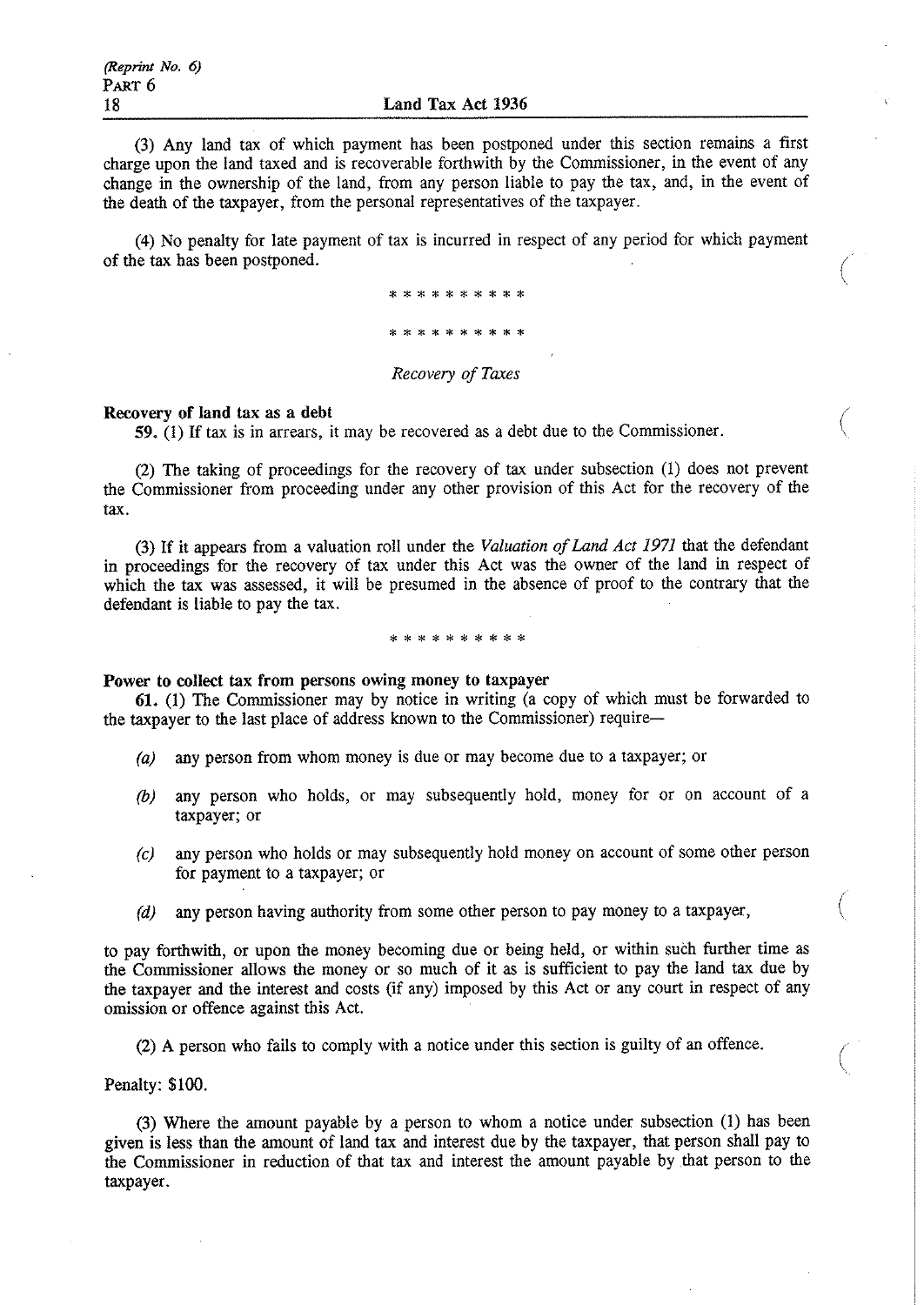(4) A person making a payment under this section is entitled to indemnity from the taxpayer in respect of that payment.

(5) If the land tax and interest are paid before any payment is made under this section, the Commissioner must forthwith give notice of the payment to the person to whom the notice under subsection (1) was given.

**Notice of intention to let or sell** 

**62.** (1) If land tax is in arrears for six months or more, the Commissioner may have a notice published in the *Gazefte-* 

- (a) specifying the land in respect of which the tax is payable; and
- $(b)$  specifying the amount of the tax in arrears; and
- **(c)** stating that if the tax is not paid within three months of the date of the notice the Commissioner will let the land, or apply to the Supreme Court for an order for sale of the land.

(2) If at the expiration of three months from the date of a notice published under subsection (1) any part of the tax remains in arrears the Commissioner may-

- (a) let the land; or
- (b) apply to the Supreme Court for an order for the sale of the land.
- **(3) The Supreme Court may, on an application under subsection**  $(2)(b)$
- (a) make an order for the sale of the land; and
- (b) give directions as to how the proceeds of sale are to be dealt with.

(4) Subject to any directions of the Supreme Court under subsection **(3),** where land is leased or sold in pursuance of this section the proceeds will be applied by the Commissioner towards the payment of the arrears of tax and the costs of proceeding under this section and any surplus must be paid to the person beneficially entitled to the land or, if the land has been sold, to the person who was beneficially entitled to the land prior to the sale.

\* \* \* \* \* \* \* \* \* \*

#### **Transfer of land to the Crown**

**65.** Where land is unencumbered except by a liability to pay land tax, the Commissioner may, on behalf of the Crown, accept a transfer of an estate in fee simple in the land in satisfaction of the liability for land tax.

#### **Land tax to be a first charge on land**

66. Subject to this Act, tax is, until payment, a first charge on the land subject to the tax.

# **Certificates in respect of liability to land tax**

**66A. (1)** Upon application by the purchaser of any land, or the purchaser's agent, and payment of the prescribed fee, the Commissioner may issue a certificate showing the amount (if any) of tax that is, or will be, payable under this Act in respect of the land on a specified date ("the relevant date").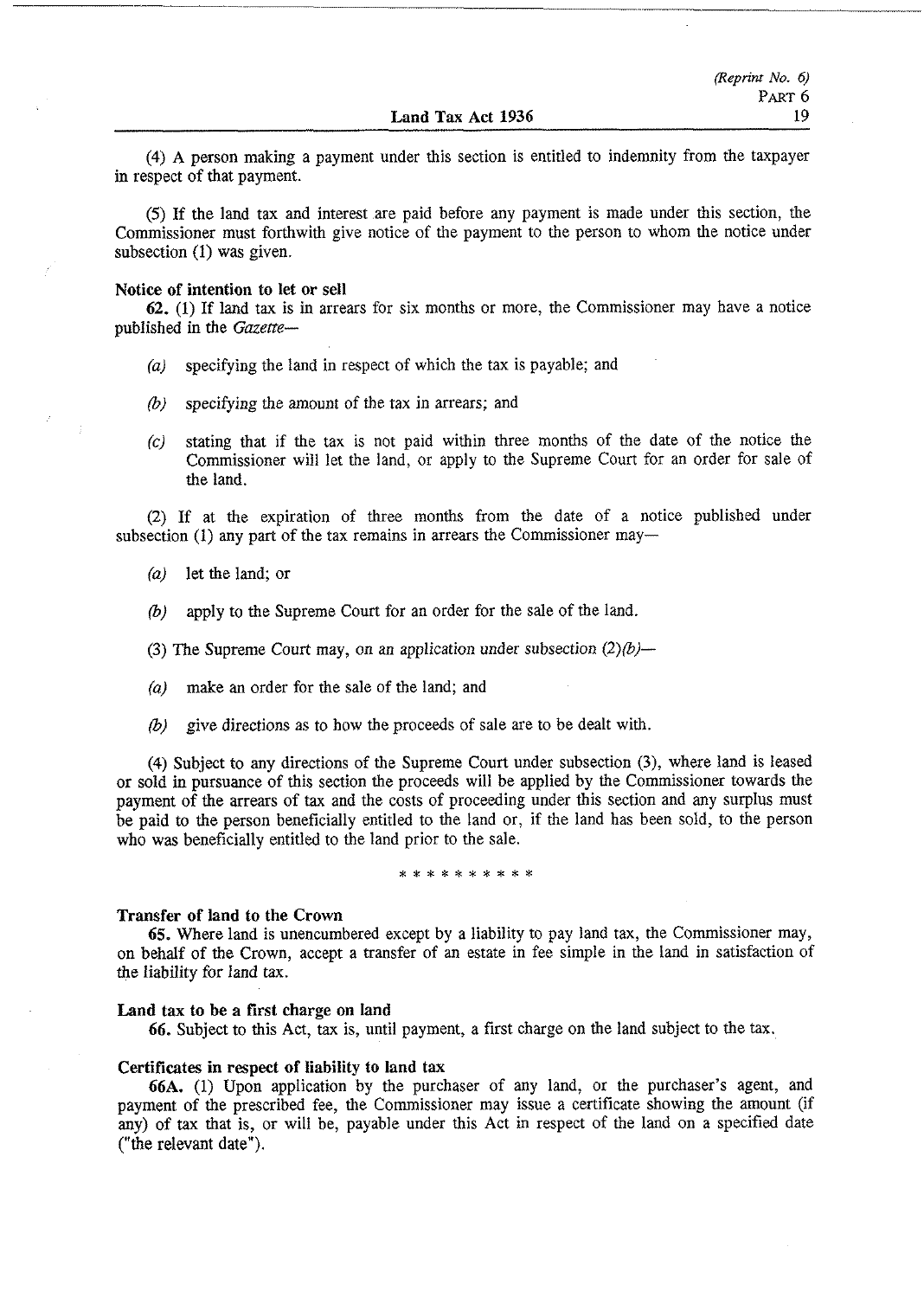(2) Where the Commissioner is unable to calculate exactly the amount referred to in subsection (1), the Commissioner may make an estimate of that amount.

(3) Where the land in respect of which an application is made under this section is only part of the land included in a land tax assessment, the certificate referred to in subsection (1) must relate to the whole of the land comprised in the assessment.

- (4) Where  $\left($
- *(a)* the amount (if any) stated in a certificate given under this section is paid within a period specified in the certificate; or
- **0)** the certificate indicates that no amount is or will be payable,

the purchaser and the purchaser's successors in title are released from any liability to land tax that accrued in respect of the land before the relevant date, and no such liability is or remains a charge upon the land after it becomes vested in the purchaser.

#### No statute of limitation to apply

67. No statute of limitation bars or affects any action or remedy for recovery of tax.

#### Alterations to valuations or assessments **of** tax

**68.** (1) The right of the Commissioner to recover tax under this **Act** is not suspended or delayed by an objection, review or appeal in relation to a valuation under the *Valuation of* Land *Act 1971* and the Commissioner may recover tax on the assumption that the valuation is correct, but if any alteration to a valuation affecting the amount of land tax payable in respect of any land is made under that Act (whether in consequence of an objection, review or appeal, or otherwise) the Commissioner must refund to the taxpayer any excess tax recovered, or may recover any additional tax, recoverable on the basis of the altered valuation, as arrears.

(2) Subject to this section, the Commissioner may (whether or not an application for amendment of the assessment has been made) amend an assessment of tax by making such alterations or additions as are necessary to ensure its completeness and accuracy.

(3) An amendment may be made under this section-

- **(a)** where an application by a taxpayer under this section is made within three years after the service of notice of the assessment or an amendment to the assessment and the taxpayer has supplied to the Commissioner within that period or such further period as the Commissioner may allow all information required for the purpose of deciding the the service of notice of the assessment of an amendment to the assessment and the taxpayer has supplied to the Commissioner within that period or such further period as the Commissioner may allow all information required f
- (b) where the Commissioner is of the opinion that a taxpayer has attempted to evade the payment of land tax-at any time;
- **(c)** in any other case-within three years after the service of notice of the assessment or of an amendment to the assessment.

(4) Where an amendment to an assessment has been made in accordance with this section and a period of more than three years has elapsed since the service of notice of the original assessment, any further amendment of the assessment must, subject to this section, be limited to the subject matter of the prior amendment.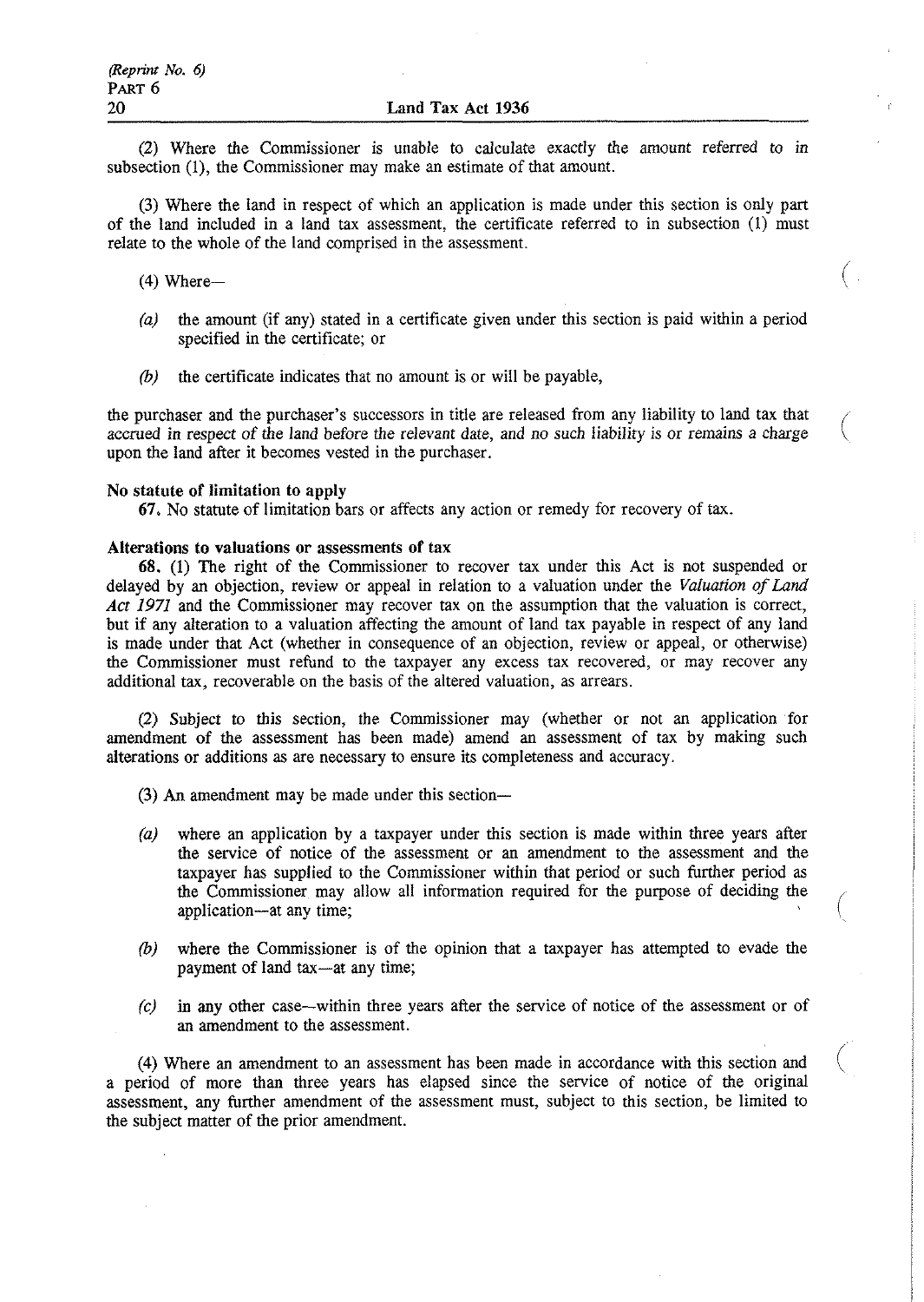#### **Land Tax Act 1936**

(5) Where the amendment to an assessment has the effect of imposing any fresh liability, or increasing an existing liability, the taxpayer is liable to pay the difference between the tax (if any) already paid under the assessment and the tax that is to be paid according to assessment as amended.

*(6)* Where an alteration in an assessment has the effect of reducing the taxpayer's liability the Commissioner must refund any tax overpaid.

Í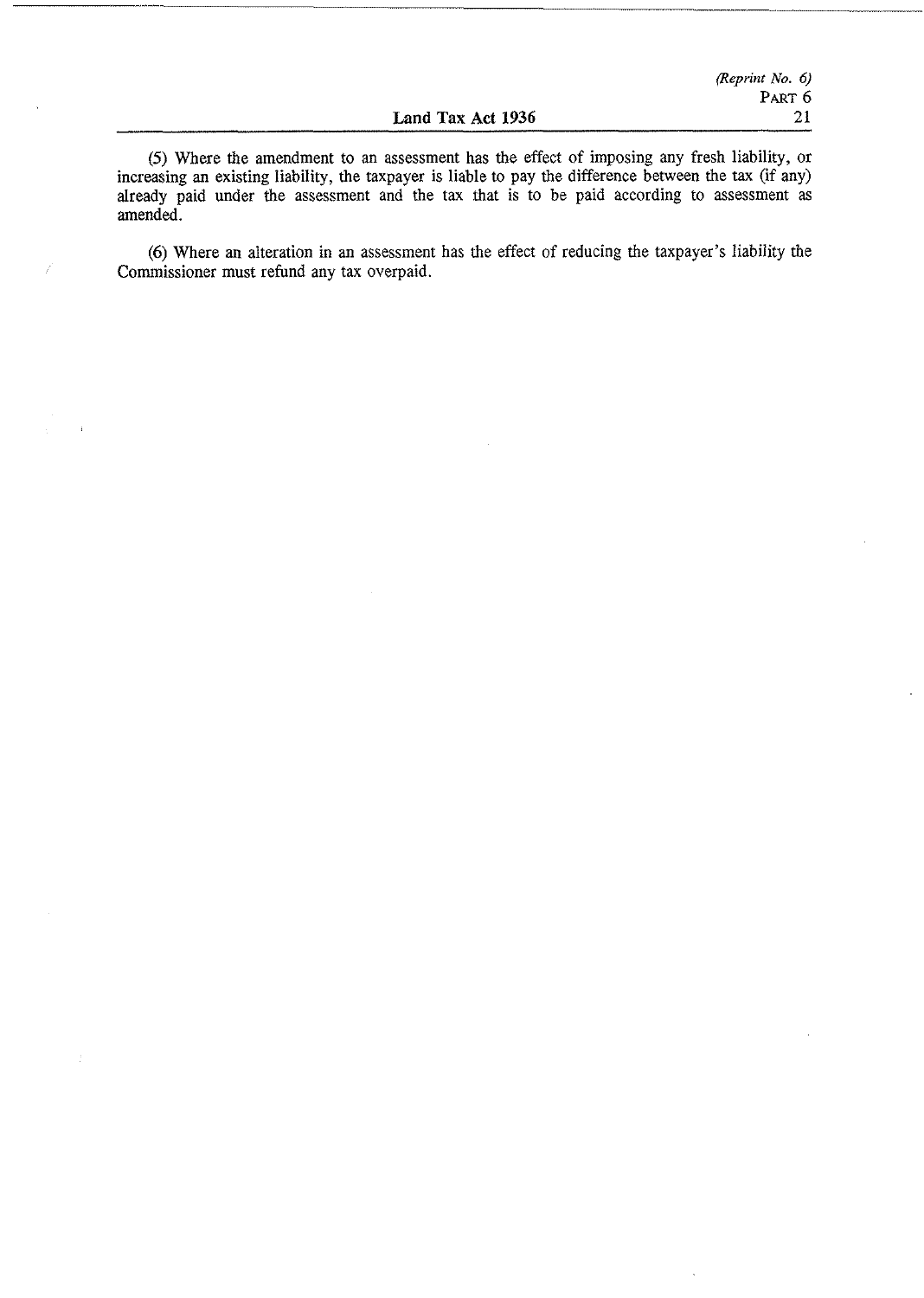#### PART **7**  MISCELLANEOUS

#### **Objections**

**68A.** (1) A person who is aggrieved by-

- (a) a decision of the Commissioner as to whether land is or is not land used for primary S<br>
(1) A person who is aggrieved by—<br>
a decision of the Commissioner as to whether land is or is not land used for primary<br>
production; or
- (b) any decision of the Commissioner under section **10;** or
- (c) a decision of the Commissioner under section **42** to treat a contract, agreement or arrangement as void for the purposes of this Act,

may, within **30** days after receiving notice of the decision of the Commissioner, lodge with the Treasurer an objection in writing that sets out in detail the grounds of the objection.

**(2)** The Treasurer may, after consideration of the grounds of an objection under this section-

- (a) uphold the decision of the Commissioner and dismiss the objection; or
- (b) reverse or vary the decision of the Commissioner.

**(3)** A decision of the Treasurer under this section is final and without appeal, and may not be called in question in any legal proceedings.

**Appeal 68B. (1)** Subject to this section, a person who is aggrieved by a decision of the Commissioner, under section **42,** to treat a contract, agreement or arrangement as void for the purposes of this Act, may appeal against that decision to a Local Court of Full Jurisdiction.

**(2)** An appeal under subsection (1) must be instituted within **30** days after the appellant receives notice, either personally or by post, of the decision of the Commissioner.

**(3)** An appeal under subsection **(1)** is limited to a decision of the Commissioner which involves a question of law.

(4) In any appeal under subsection **(I),** the Local Court may-

- (a) dismiss the appeal;  $\left(\right)$
- (b) reverse or vary the decision appealed against;
- (c) make any order as to costs or any other matter that the justice of the case requires

(5) A decision of the Local Court under this section is final and without appeal and may not he called into question in any legal proceedings.

 $\begin{pmatrix} 1 & 1 \\ 1 & 1 \end{pmatrix}$ 

#### **Tax recoverable**

**68C.** (1) The right of the Commissioner to recover any land tax under this Act is not suspended or delayed by an objection or appeal under this Act.

**(2)** Where the amount of any land tax is reduced or increased in consequence of an objection or appeal under this Act, the Commissioner must refund to the taxpayer any excess paid, or may recover from the taxpayer any additional tax payable, as the case may require.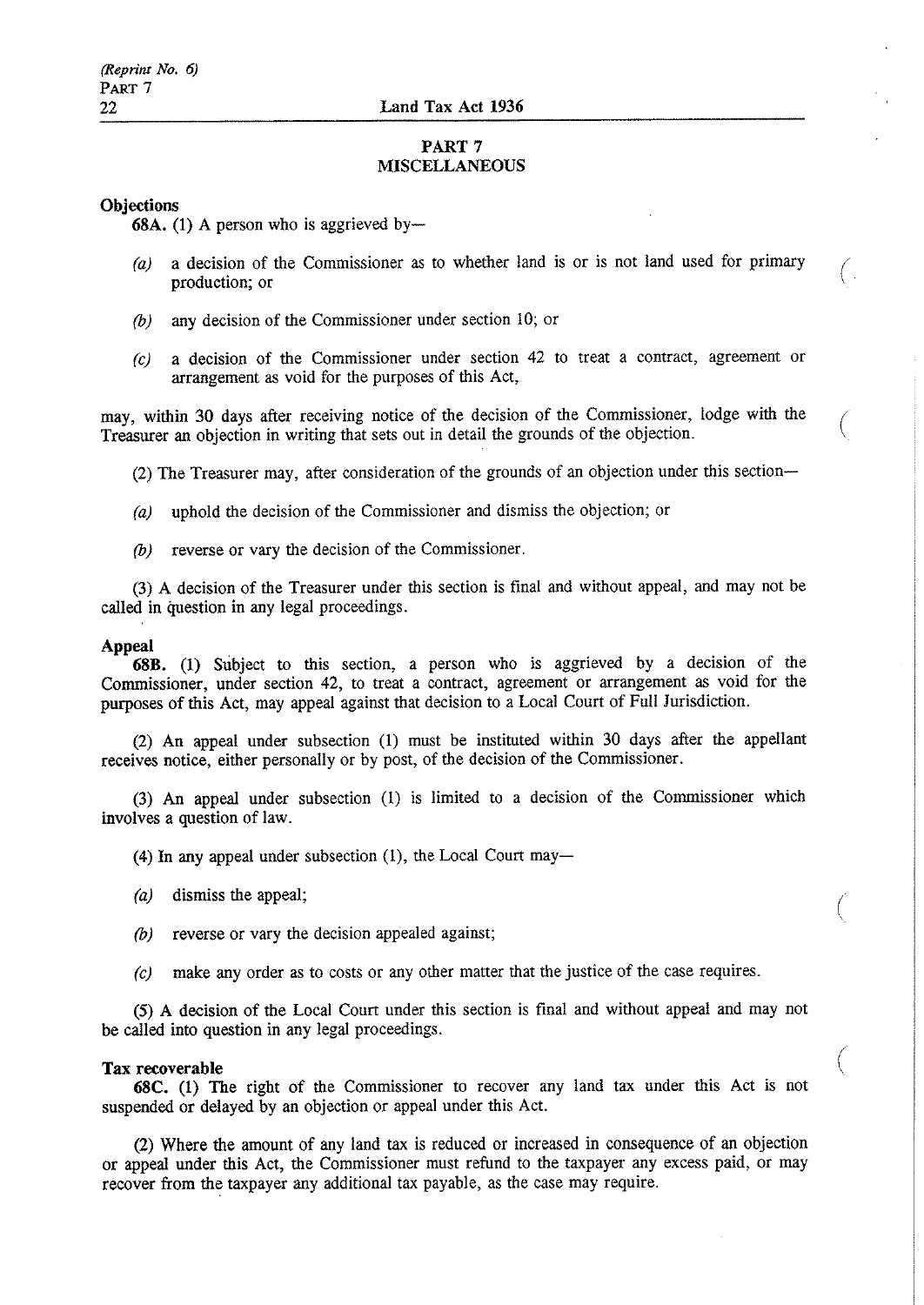#### Land Tax Act **1936**

\* \* \* \* \* \* \* \* \* \*

#### Powers of inspection and inquiry

**73.** *(1)* The Commissioner or a member of the Commissioner's staff may, for the purposes of this Act-

- **(a)** enter premises and inspect and take extracts from, or make copies of, any books or documents in the premises that appear relevant to the assessment of land tax;
- (b) require the occupier of any land to disclose the name of the owner of the land.
- $(2)$  A person who-
- *(a)* hinders the Commissioner or a member of the Commissioner's staff in the exercise of powers conferred by subsection (1); or
- $(b)$  refuses or fails to disclose the name of the owner of land or intentionally gives an incorrect name when required to disclose the name under subsection (I),

is guilty of an offence.

#### Penalty: \$200.

#### Commissioner may cause a person to be examined before a local court

*74. (1)* A local court constituted of a magistrate may, on the application of the Commissioner, summon a person-

- *(a)* to appear for examination before the court on a question relevant to the administration of this Act; or
- (b) to produce documents or other records before the court.

**(2)** A person summoned to appear for examination under subsection *(l)(a)* is liable to answer all questions relevant to the matter under investigation put by or on behalf of the Commissioner.

\* \* \* \* \* \* \* \* \* \*

(4) Any person who wilfully gives false evidence on being examined under this section is guilty of perjury.

(5) The proceedings under this section must be conducted privately.

#### Evidence

75. (1) The production of the *Gazette* containing-

- *(a)* a notice purporting to be published by the Commissioner under this Act; or
- (b) a notice of the appointment of an officer under this Act,

is conclusive evidence of that publication or appointment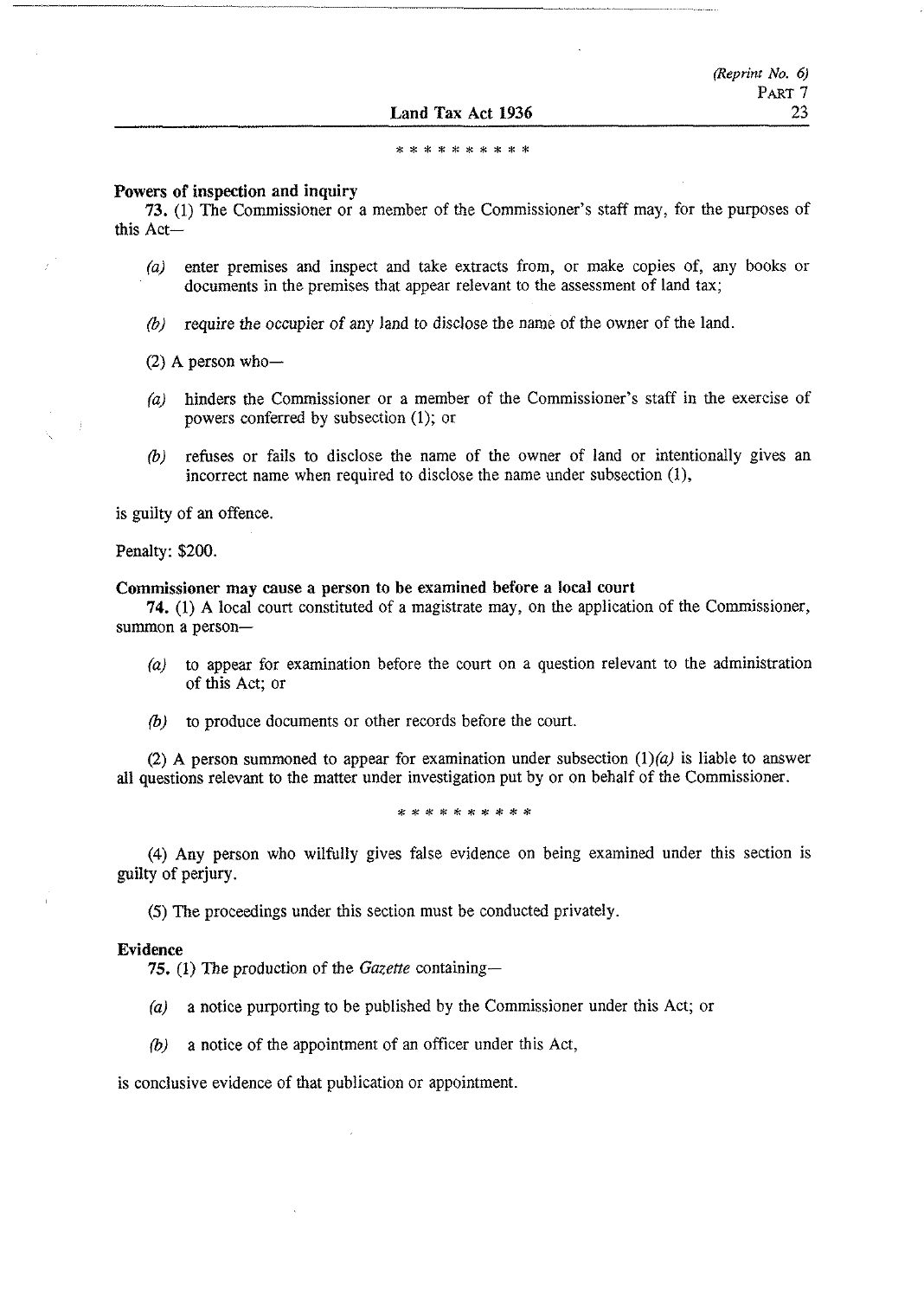$\overline{\mathbf{r}}$ 

*(2)* In any proceedings for the recovery of tax, an apparently genuine document purporting to be under the hand of the Commissioner and to certify that-

- **(a)** the Commissioner is satisfied that a notice in specified terms showing the amount of tax payable by the defendant was posted to the defendant at a specified address; and
- *(b)* in the ordinary course of post the notice would have reached the address to which it was posted on or before a specified day,

is conclusive evidence of the service of the notice on the defendant on the day so specified unless the defendant proves-

- **(c)** that the notice was sent to an incorrect address; and
- (d) that  $-$  (d) that  $-$  (d) that  $-$ 
	- (i) the Commissioner had notice of the correct address; or
	- (ii) the fact that the Commissioner did not have notice of the correct address was not attributable to any wrongful act or omission on the defendant's part.

#### Summary procedure

76. The offences constituted by this Act are summary offences.

#### Prosecution may be commenced within three years

**77.** A prosecution for any offence against this Act may be commenced at any time within three years after the date on which the offence is alleged to have been committed.

\*\*\*\*\*\*\*\*

#### Regulations

**80.** (1) The Governor may make regulations for the purposes of this Act.

(2) Any such regulation may impose a penalty not exceeding \$100 for breach of a regulation.

\*\*\*\*\*\*\*\*\*\* \*\*\*\*\*\*\*\*\*\*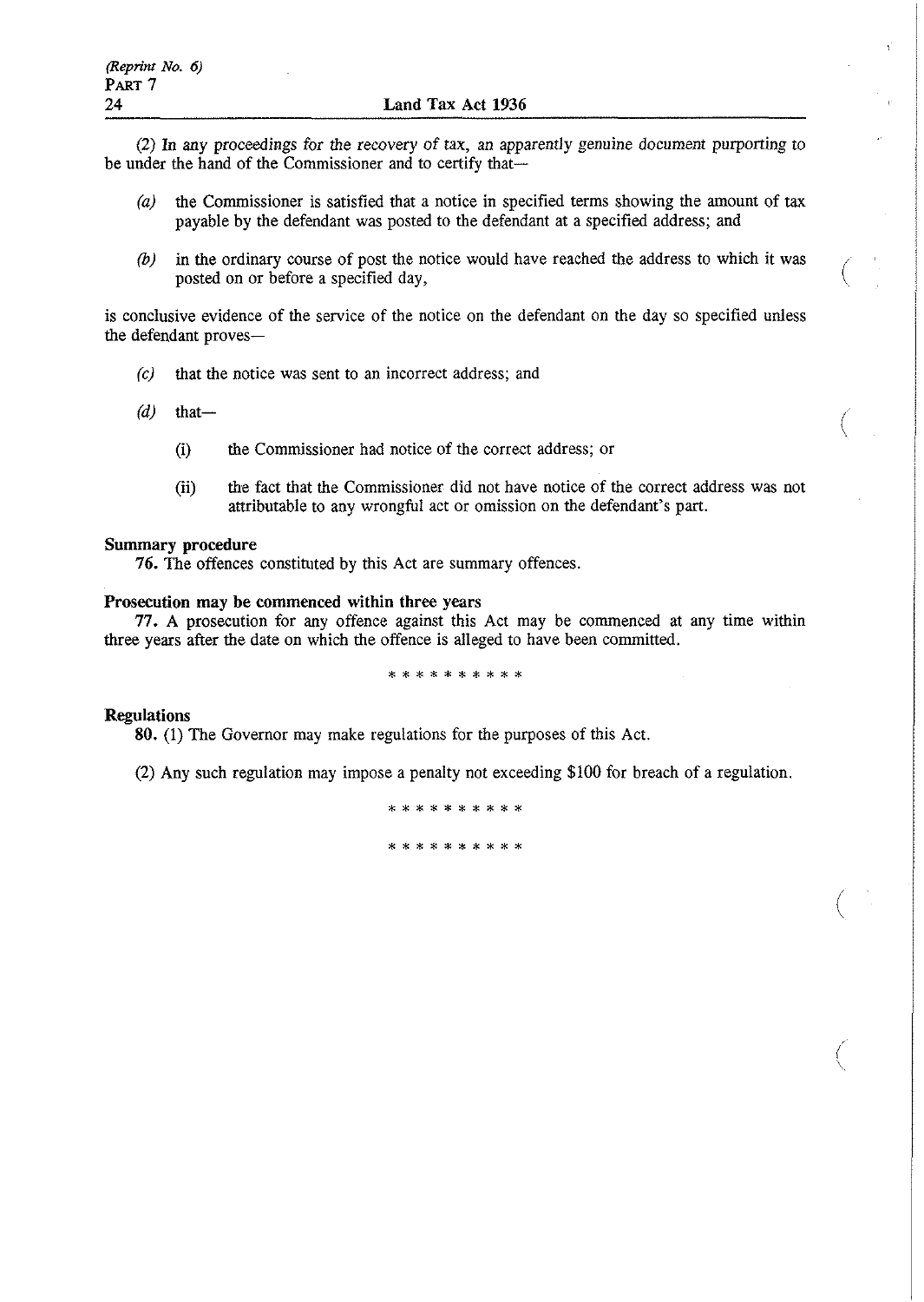(Reprint No. *6)*  **APPENDICES** 

#### **APPENDIX 1**

#### **LEGISLATIVE HISTORY**

#### Repeals

The Land Tax Act 1936 repealed the following Acts:

Taxation Act 1927 Taxation Amendment Act 1927 Taration Act Amendment Act *1929*  Taxation Act *1930*  Land Tar Act *I931*  Taxation Act *1933*  Taxation Act 1934 Taxation Act *1935* 

#### Legislative History

- Legislative history prior to 3 February 1976 appears in marginal notes and footnotes included in the consolidation of this Act contained in Volume 5 of The Public General Acts of South Australia 1837-1975 at page 575.
- Certain textual alterations were made to this Act by the Commissioner of Statute Revision when preparing the reprint of the Act that incorporated all amendments in force as at 18 May 1987. A schedule of these alterations was laid before Parliament on 6 August 1987.
- Legislative history since 3 February (entries in bold type indicate amendments incorporated since the last reprint) is as follows:

Section 1: Sections 2 and 3: Section **4(1):** 

amended by 62, 1986, s. 7 (Sched.)

- repealed by 62, 1986, s. 7 (Sched.)
- amended by 62, 1986, s. 7 (Sched.)
- definition of "aggregation principle" inserted by 63, 1994, s. **3**
- definition of "business of primary production" amended by 79, 1982, s. 3;
- definition of "the Commissioner" substituted by 62, 1986, s. 7 (Sched.)
- definition of "contribution" repealed by 62, 1986, s. 7 (Sched.)
- definition of "contributor" repealed by 62, 1986, s. 7 (Sched.)
- definition of "declared rural land" substituted by 41, 1976, s. 3; repealed by 29, 1981, **s.** 9(a)
- definition of "defined shack-site areas" inserted by 50, 1992, s. 3(a)
- definition of "determination of unimproved value" repeated **and**  definition of "determination of site value" inserted in its place by 29, 1981, s. 9(b)

definition of "improvements" repeated by 29, 1981, s. 9(c)

definition of "liquidator" amended by 62, 1986, s. 7 (Sched.)

definition of "the metropolitan area" substituted by 80, 1983, s. 3; repeated by 44, 1990, s. 3

definition of "owner" amended by 62, 1986, s. 7 (Sched.); 48, 1989, s. 3(a), @); 50, 1992, s. 3@), (c)

- definition of "particular notice" amended by 62, 1986, s. 7 (Sched.)
- definition of "regulation" deleted in pursuance of the Acts Republication Act, *1967*

definition of "retirement village" inserted by 72, 1987, s. 3

definition of "returns" amended by 62, 1986, s. 7 (Sched.)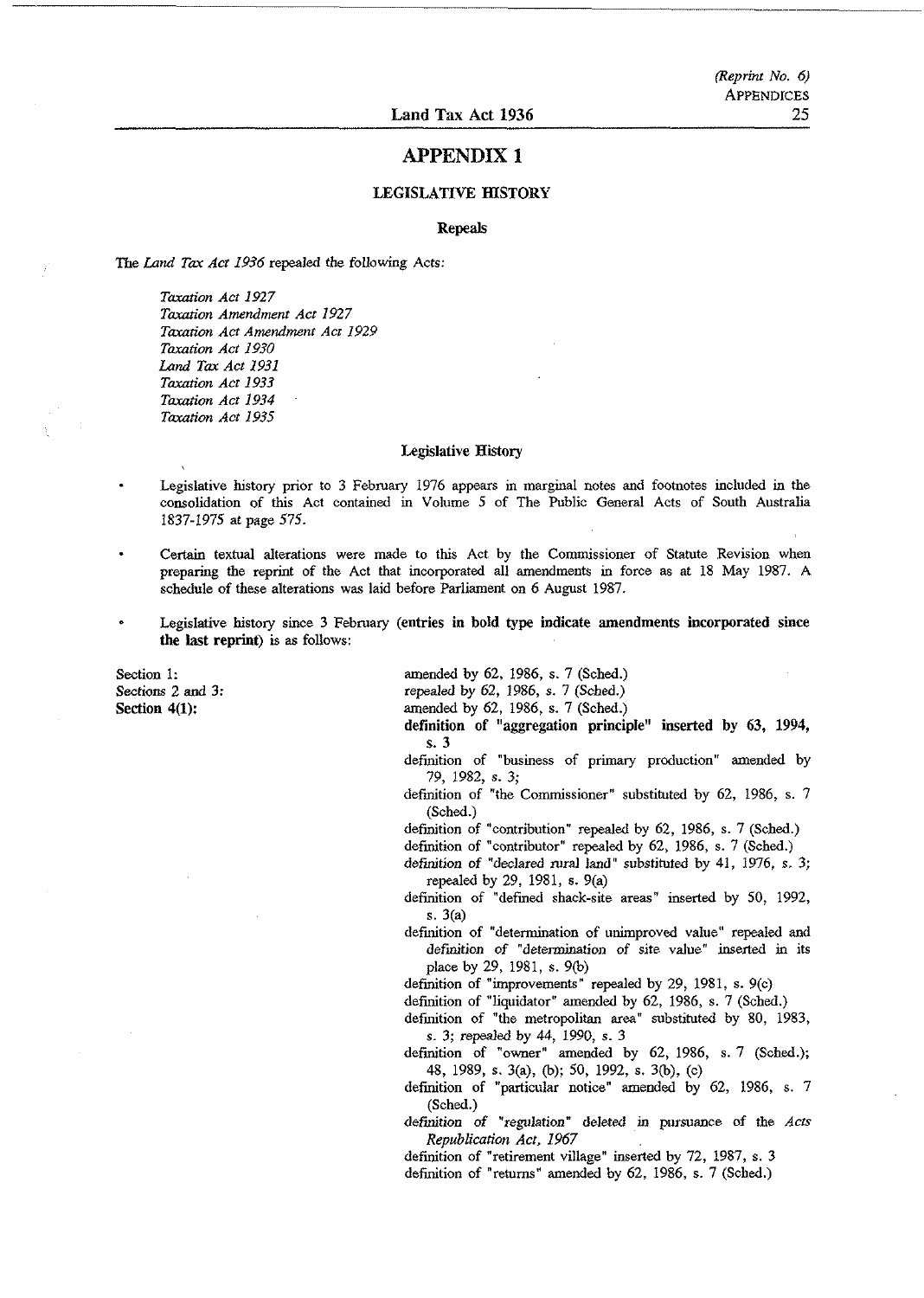Section 4(2): Section  $4A$ : Section 6: Section 7: Section 7A: Sections 8 and 9: Section  $10(1)$ : Section  $10(3)$ : Section  $10(4)$  and  $(5)$ : Section 10A: Section lOA(4) **and** (5): Section 10A(6): Section 10A(9): Section 10A(10): Section  $10A(11)$ : Section 10A(12): Section 10A(12a): Section 11: Section 11A: Section 11B: Section 12: **Section** 12(1): Section 12(2): Section 12(5): Section 12A: Section 12C: Section 12D: **Section** 13(1): Section 13(2): Section 15(1): Section 15(1a): **Section** 15(2): **Section** 15(3): Section **15(4)** - (6): Section 15A: Section **16:**  Section 19:

Section 32(1):

| definition of "shack site lease" inserted by 48, 1989, s. 3(c)<br>definition of "site improvements" repealed and definition of "site<br>value" inserted in its place by 29, 1981, s. 9(d)<br>definition of "Treasurer" repealed by 62, 1986, s. 7 (Sched.)<br>definition of "unimproved value" repealed by 29, 1981, s. 9(e)<br>repealed by 29, 1981, s. 9(f) |  |
|---------------------------------------------------------------------------------------------------------------------------------------------------------------------------------------------------------------------------------------------------------------------------------------------------------------------------------------------------------------|--|
| substituted by 62, 1986, s. 7 (Sched.)<br>repealed by 62, 1986, s. 7 (Sched.)                                                                                                                                                                                                                                                                                 |  |
| substituted by 2, 1987, s. 4<br>inserted by 2, 1987, s. 4                                                                                                                                                                                                                                                                                                     |  |
| repealed by 62, 1986, s. 7 (Sched.)                                                                                                                                                                                                                                                                                                                           |  |
| amended by 41, 1976, s. 4; 32, 1977, s. 3(a)-(c); 61, 1979,<br>s. 3(a); 79, 1982, s. 4; 62, 1986, ss. 3, 7 (Sched.)                                                                                                                                                                                                                                           |  |
| repealed by 32, 1977, s. 3(d); inserted by 61, 1979, s. 3(b)<br>amended by 62, 1986, s. 7 (Sched.)                                                                                                                                                                                                                                                            |  |
| inserted by 61, 1979, s. 4                                                                                                                                                                                                                                                                                                                                    |  |
| substituted by 62, 1986, s. 7 (Sched.)                                                                                                                                                                                                                                                                                                                        |  |
| amended by 62, 1986, s. 7 (Sched.); 71, 1992, s. 3(1) (Sched.)<br>substituted by 62, 1986, s. 7 (Sched.); 71, 1992, s. 3(1)                                                                                                                                                                                                                                   |  |
| (Sched.)                                                                                                                                                                                                                                                                                                                                                      |  |
| amended by 62, 1986, s. 7 (Sched.)<br>amended by 79, 1982, s. 5(a), (b); 62, 1986, s. 7 (Sched.);                                                                                                                                                                                                                                                             |  |
| 72, 1987, s. 4(a)                                                                                                                                                                                                                                                                                                                                             |  |
| amended by 62, 1986, s. 7 (Sched.)                                                                                                                                                                                                                                                                                                                            |  |
| inserted by 79, 1982, s. 5(c); substituted by 72, 1987, s. 4(b)<br>substituted by 61, 1979, s. 5; amended by 29, 1981, s. 10;                                                                                                                                                                                                                                 |  |
| substituted by 62, 1986, s. 4                                                                                                                                                                                                                                                                                                                                 |  |
| amended by 61, 1979, s. 6; 29, 1981, s. 11; repealed by                                                                                                                                                                                                                                                                                                       |  |
| 62, 1986, s. 4                                                                                                                                                                                                                                                                                                                                                |  |
| repealed by 41, 1976, s. 5                                                                                                                                                                                                                                                                                                                                    |  |
| amended by 41, 1976, s. 6; 32, 1977, s. 4; 79, 1985, s. 3;                                                                                                                                                                                                                                                                                                    |  |
| substituted by $62$ , 1986, s. 5                                                                                                                                                                                                                                                                                                                              |  |
| substituted by 63, 1988, s. 3(a); 48, 1989, s. 4(a); 44, 1990,                                                                                                                                                                                                                                                                                                |  |
| s. 4(a); amended by 46, 1991, s. 3; substituted by 50, 1992,                                                                                                                                                                                                                                                                                                  |  |
| s. 4; amended by 77, 1993, s. 3; substituted by 63, 1994,                                                                                                                                                                                                                                                                                                     |  |
| s.4                                                                                                                                                                                                                                                                                                                                                           |  |
| repealed by $44$ , 1990, s. $4(a)$                                                                                                                                                                                                                                                                                                                            |  |
| substituted by 72, 1987, s. 5; 63, 1988, s. 3(b); 48, 1989,<br>s. 4(b); repealed by 44, 1990, s. 4(b)                                                                                                                                                                                                                                                         |  |
| amended by 32, 1977, s. 5; 61, 1979, s. 7; 29, 1981, s. 12;                                                                                                                                                                                                                                                                                                   |  |
| 79, 1982, s. 6, 79, 1985, s. 4; repealed by 62, 1986, s. 6                                                                                                                                                                                                                                                                                                    |  |
| amended by 41, 1976, s. 7; 32, 1977, s. 6; 29, 1981, s. 13;<br>substituted by 62, 1986, s. 7 (Sched.)                                                                                                                                                                                                                                                         |  |
| inserted by 50, 1992, s. 5                                                                                                                                                                                                                                                                                                                                    |  |
| amended by 79, 1985, s. 5(a); redesignated as s. 13(1) in                                                                                                                                                                                                                                                                                                     |  |
| pursuance of the Acts Republication Act, 1967; amended by                                                                                                                                                                                                                                                                                                     |  |
| 63, 1994, s. 5                                                                                                                                                                                                                                                                                                                                                |  |
| amended by 79, 1985, s. 5(b); repealed by 78, 1986 (Sched. 5)                                                                                                                                                                                                                                                                                                 |  |
| amended by 79, 1982, s. 7(a); substituted by 62, 1986, s. 7                                                                                                                                                                                                                                                                                                   |  |
| (Sched.)                                                                                                                                                                                                                                                                                                                                                      |  |
| inserted by 79, 1982, s. 7(b)                                                                                                                                                                                                                                                                                                                                 |  |
| substituted by 79, 1982, s. 7(c); amended by 62, 1986, s. 7                                                                                                                                                                                                                                                                                                   |  |
| (Sched.); repealed by 63, 1994, s. 6                                                                                                                                                                                                                                                                                                                          |  |
| inserted by 79, 1982, s. 7(c); amended by 50, 1992, s. 6;                                                                                                                                                                                                                                                                                                     |  |
| repealed by 63, 1994, s. 6                                                                                                                                                                                                                                                                                                                                    |  |
| inserted by 79, 1982, s. 7(c); repealed by 63, 1994, s. 6                                                                                                                                                                                                                                                                                                     |  |
| inserted by 63, 1994, s. 7                                                                                                                                                                                                                                                                                                                                    |  |
| repealed by 79, 1982, s. 8                                                                                                                                                                                                                                                                                                                                    |  |
| repealed by 62, 1986, s. 7 (Sched.)                                                                                                                                                                                                                                                                                                                           |  |
| amended by 79, 1982, s. 9; substituted by 62, 1986, s. 7<br>(Sched.)                                                                                                                                                                                                                                                                                          |  |
|                                                                                                                                                                                                                                                                                                                                                               |  |

İ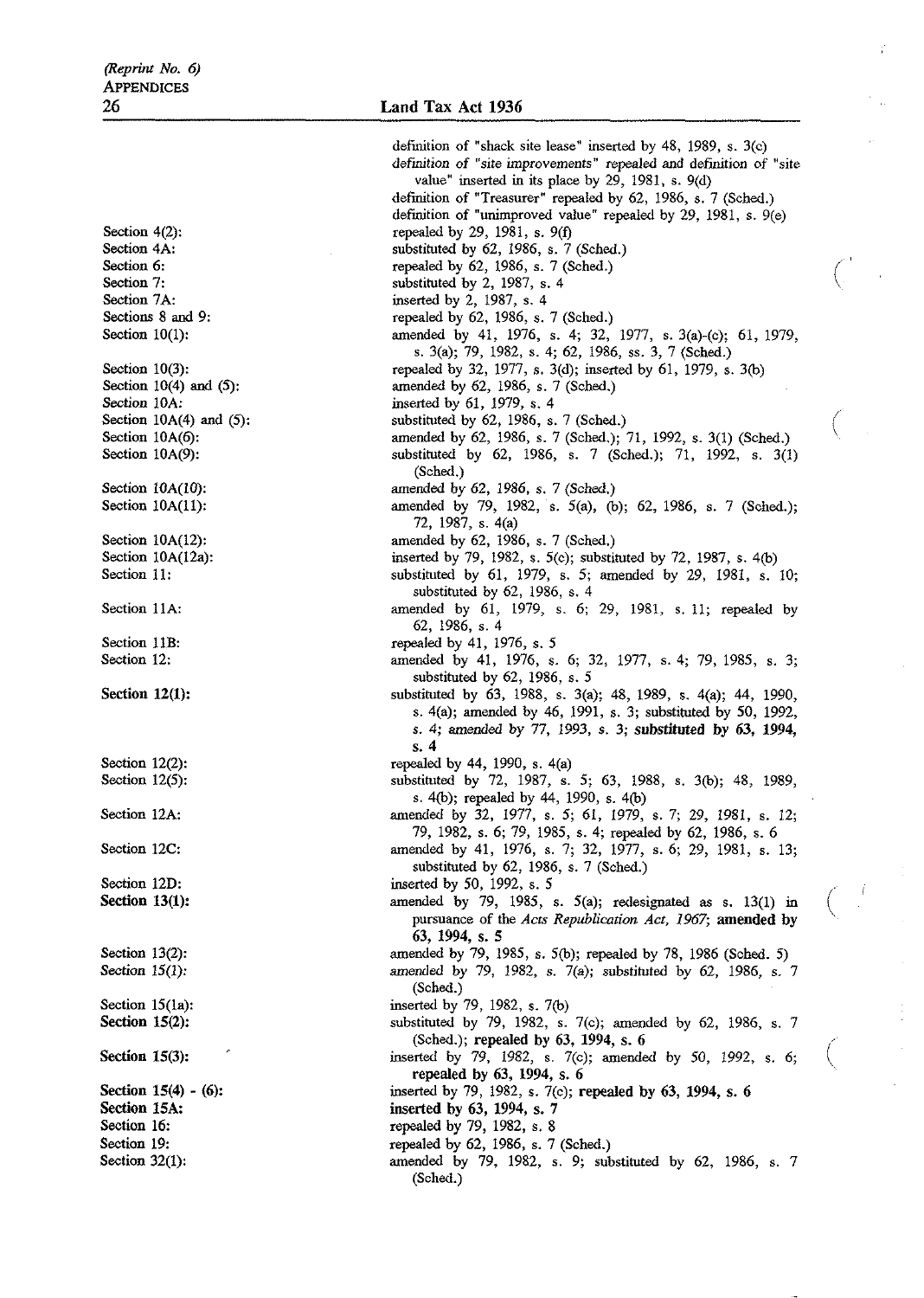Section 32(2): Section 33: Section 34: Section 35(2): Section 36: Sections 37 - 39: Section 40: Section 41: Section 42: Section 42(1): Sections 43 and 44: Section 56(1a) and (1b): Section 56(2) and (3): Sections 56A **and** 57: Section 58: Section 58A(1), (2) and (4): Section 58B: Section 59: Section 61(1): Section 61(2) and (4): Section  $61(5)$ : Section 62: Sections 63 and **64.**  Section 65: Section 66: Section 66A: Section 66A: Section 66A(4): Section 68(1): Section 68(2): Section 68(3) and (4): Section 68(5): Section 68(6): Section 68A: Section 68A(1) Sections 68B and 68C: Sections 69 - 72: Section 73: Section 74(1) and (2): Section 74(3): Section 75(1):

Section 75(2): Section 76: Section 77:

Section 80: Section 81: Schedule 1:

Sections 78 and 79:

substituted by 62, 1986, s. 7 (Sched.) amended by 62, 1986, s. 7 (Sched.) substituted by 62, 1986, s. 7 (Sched.) amended by 62, 1986, s. 7 (Sched.) substituted by 62, 1986, s. 7 (Sched.) repealed by 62, 1986, s. 7 (Sched.) substituted by 62, 1986, s. 7 (Sched.) amended by 79, 1982, s. 14; substituted by 62, 1986, **s.** 7 (Sched.) came into operation 8 December 1983: **Gar.** 8 December 1983, p. 1616 inserted by 79, 1982, s. 15 amended by 62, 1986, s. 7 (Sched.) amended by 88, 1984, s. 8(1) (Sched. **h.** I) substituted by 79, 1982, s. 16; 62, 1986, s. 7 (Sched.) substituted by 79, 1982, s. 16 inserted by 79, 1982, s. 16; amended by 62, 1986, s. 7 (Sched.) inserted by 79, 1982, s. 16 inserted by 32, 1977, s. 8 amended by 62, 1986, s. 7 (Sched.) inserted by 32, 1977, s. 8 repealed by 62, 1986, s. 7 (Sched.)

**Land Tax Act 1936** 

(Sched.)

(Scbed.)

(Sched.)

amended by 62, 1986, s. 7 (Sched.)

repealed by 62, 1986, s. 7 (Sched.) substituted by 62, 1986, s. 7 (Sched.)

Acts *Republication* Act, 1967 amended by 62, 1986, s. 7 (Sched.)

amended by 62, 1986, s. 7 (Sched.)

substituted by 79, 1982, s. 11 substituted by 62, 1986, s. 7 (Sched.)

substituted by 32, 1977, s. 7 amended by 62, 1986, s. 7 (Sched.)

repealed by 32, 1977, s. 7 repealed by 29, 1981, s. 14

amended by 79, 1982, s. 10; substituted by 62, 1986, s. 7

amended by 79, 1982, s. 12; repealed by 62, 1986, s. 7

amended by 79, 1982, s. 13; repealed by 62, 1986, s. 7

redesignated as s. 56(1) and (2) respectively in pursuance of the  $\frac{1}{10}$ 

substituted by 62, 1986, s. 7 (Sched.); 46, 1991, s. 4

amended by 55, 1977, s. 9; repealed by 78, 1986 (Sched. 5)

substituted by 62, 1986, s. 7 (Sched.)

substituted by 62, 1986, s. 7 (Sched.)

repealed by 62, 1986, s. 7 (Sched.)

substituted by 62, 1986, s. 7 (Sched.)

inserted by 41, 1976, s. 8; amended by 62, 1986, s. 7 (Sched.)

substituted by 62, 1986, s. 7 (Sched.)

amended by 62, 1986, s. 7 (Sched.) repealed by 62, 1986, s. 7 (Sched.)

substituted by 62, 1986, s. 7 (Sched.)

repealed by 62, 1986, s. 7 (Sched.)

repeated by 62, 1986, s. 7 (Sched.)

27